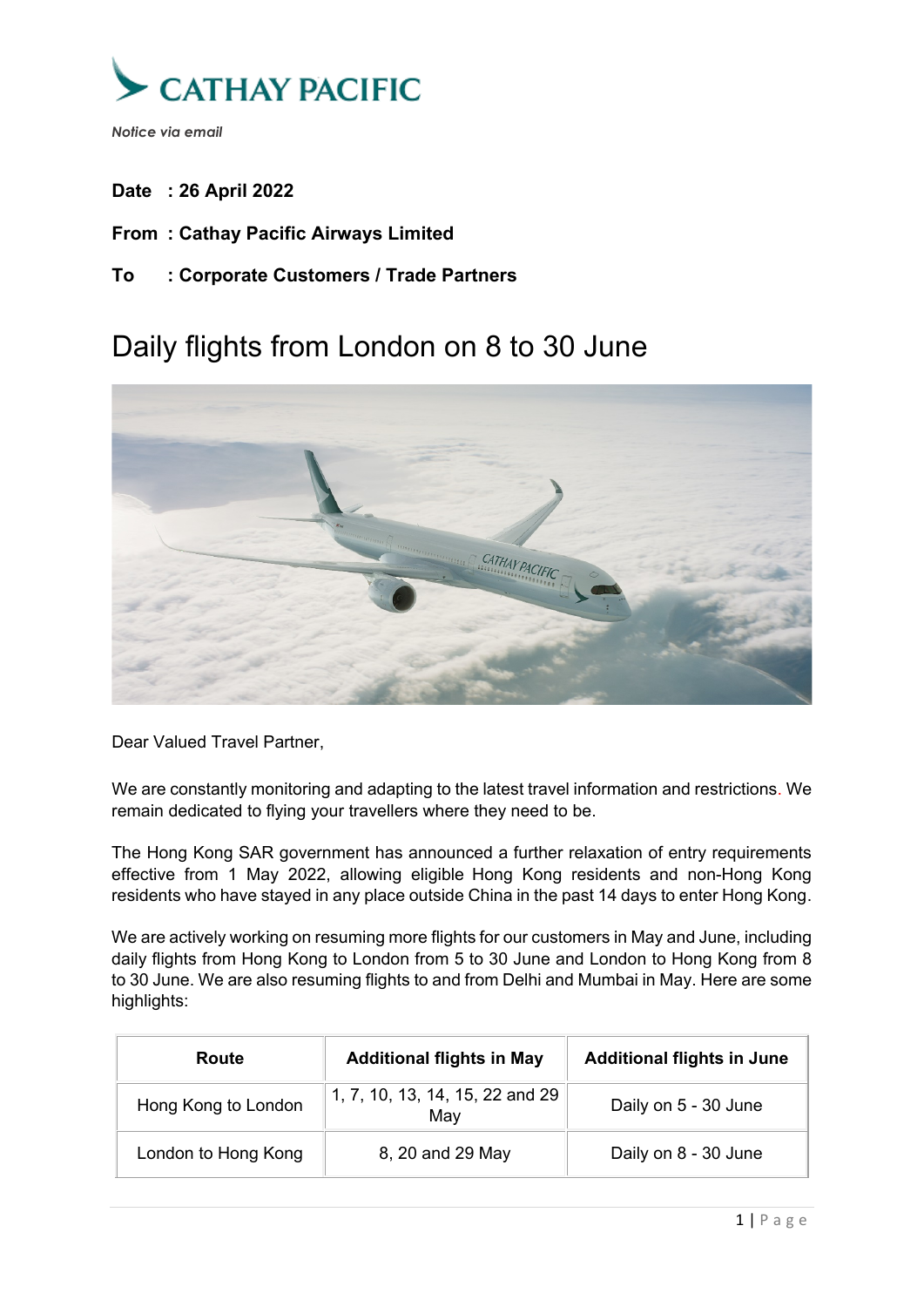

| Manchester to Hong Kong | 24 May           | 4 June             |
|-------------------------|------------------|--------------------|
| Sydney to Hong Kong     | 16 May           | 12, 21 and 29 June |
| To and from Delhi       | 6, 15 and 29 May |                    |
| To and from Mumbai      | 4, 18 and 31 May |                    |

Please also refer to the table at the end for the **full flight schedule** for May and June 2022.

**Kindly note that these changes are subject to ongoing reviews and may be adjusted as the situation develops.** We encourage your travellers to refer to our [website](https://www.cathaypacific.com/cx/en_HK/flying-with-us/cathaycare/where-we-fly-now.html) for the most upto-date flight schedule information. For more travel updates, please visit our [COVID-19](https://www.cathaypacific.com/cx/en_HK/covid-19/information-and-updates.html)  [information centre.](https://www.cathaypacific.com/cx/en_HK/covid-19/information-and-updates.html)

#### **Enjoy fast, seamless and stress-free check-in with Fly Ready**

We encourage your travellers to upload their COVID-19 test results and other required health documents before their flight to Hong Kong. We will verify them ahead of time – so your travellers can arrive at the airport ready to fly.

*\*Fly Ready is currently available for entry into Hong Kong from most locations. It will be progressively introduced for departures across cities in our network.*



#### [View more](https://www.cathaypacific.com/cx/en_HK/covid-19/fly-ready.html)

Thank you for your continued business and partnership. Should you have any questions or concerns, please do not hesitate to contact your account manager or travel agent.

Yours sincerely,

## **Commercial Sales Team**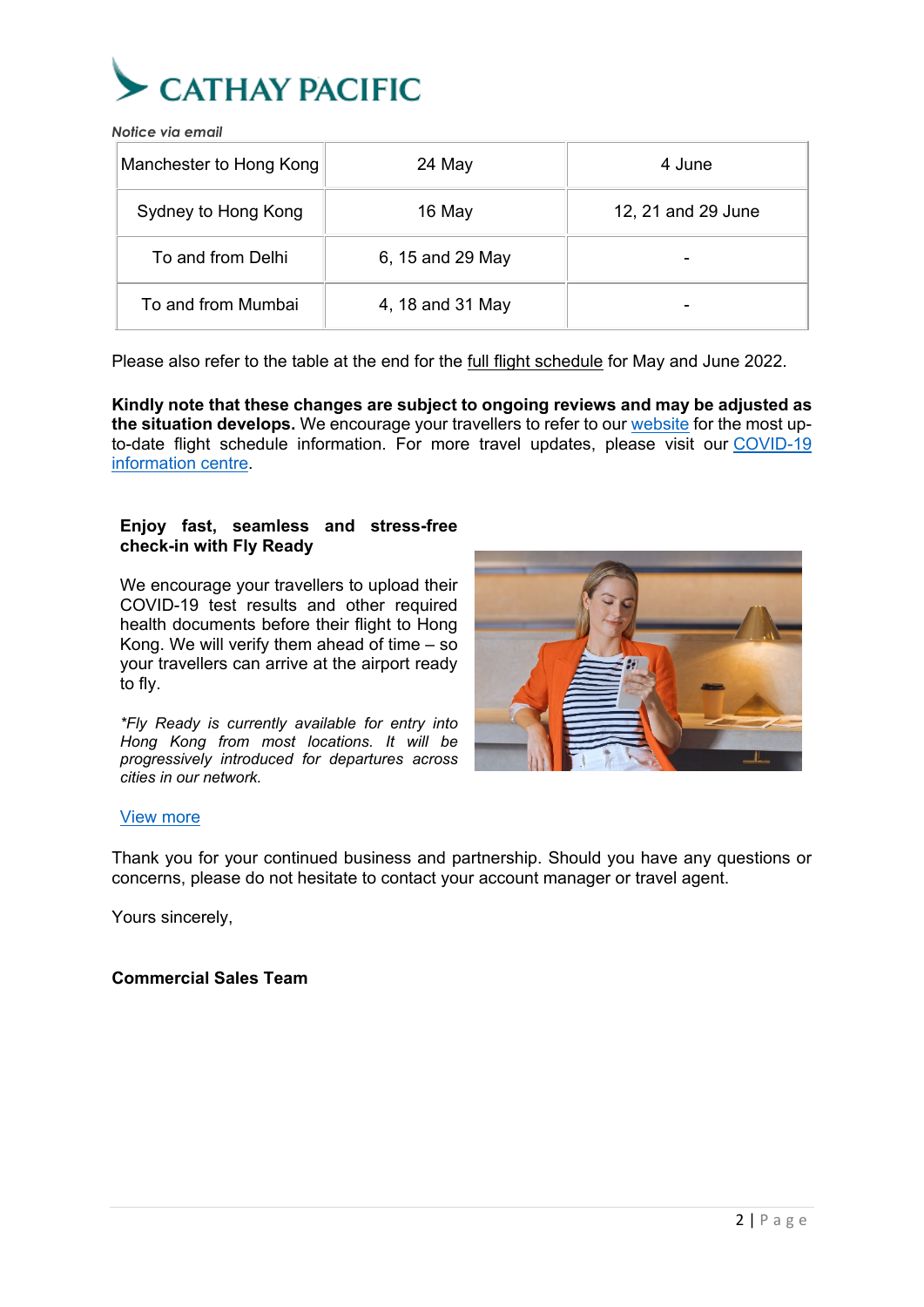

## **May flight schedule (as of 26 April 2022)**

## **Destinations in China – Mainland and Taiwan regions**

| <b>Region/Country</b>   | Route                  | <b>Flights per</b><br>week | Mon                                        | <b>Tue</b>                             | Wed                                                | <b>Thur</b>           | Fri                                     | Sat                                     | Sun                                           |
|-------------------------|------------------------|----------------------------|--------------------------------------------|----------------------------------------|----------------------------------------------------|-----------------------|-----------------------------------------|-----------------------------------------|-----------------------------------------------|
|                         | Hong Kong to Beijing   | $4 - 7$                    | $\checkmark$<br>9, 16,<br>23 and<br>30 May | $\checkmark$<br>10, 17,<br>31May       | $\checkmark$<br>11, 18<br>24 and $ $ and 25<br>May | $\checkmark$<br>5 May | $\checkmark$<br>13, 20<br>and 27<br>May | $\checkmark$<br>14, 21<br>and 28<br>May | $\checkmark$<br>8, 15,<br>22 and<br>$ 29$ May |
|                         | Beijing to Hong Kong   | $7 - 8$                    | $\checkmark$                               | $\checkmark$                           | $\checkmark$                                       | $\checkmark$          | $\checkmark$                            | $\checkmark$                            | $\checkmark$                                  |
|                         | Hong Kong to Chengdu   | 4                          | $\checkmark$                               | $\checkmark$                           |                                                    |                       | $\checkmark$                            |                                         | ✓                                             |
|                         | Chengdu to Hong Kong   | 5                          | $\checkmark$                               | $\checkmark$                           | $\checkmark$                                       |                       | $\checkmark$                            |                                         | $\checkmark$                                  |
|                         | Hong Kong to Chongqing | $\mathbf{1}$               |                                            |                                        |                                                    | $\checkmark$          |                                         |                                         |                                               |
| <b>Chinese Mainland</b> | Chongqing to Hong Kong | $\mathbf{1}$               |                                            |                                        |                                                    | $\checkmark$          |                                         |                                         |                                               |
|                         | Fuzhou to Hong Kong    | $1 - 2$                    |                                            | $\checkmark$<br>17, 24<br>and<br>31May |                                                    |                       |                                         | $\checkmark$                            |                                               |
|                         | Guangzhou to Hong Kong | $3-5$                      | $\checkmark$<br>9, 16,<br>23 and<br>30 May |                                        | $\checkmark$                                       |                       | $\checkmark$                            | $\checkmark$<br>21 and<br>28 May        | $\checkmark$                                  |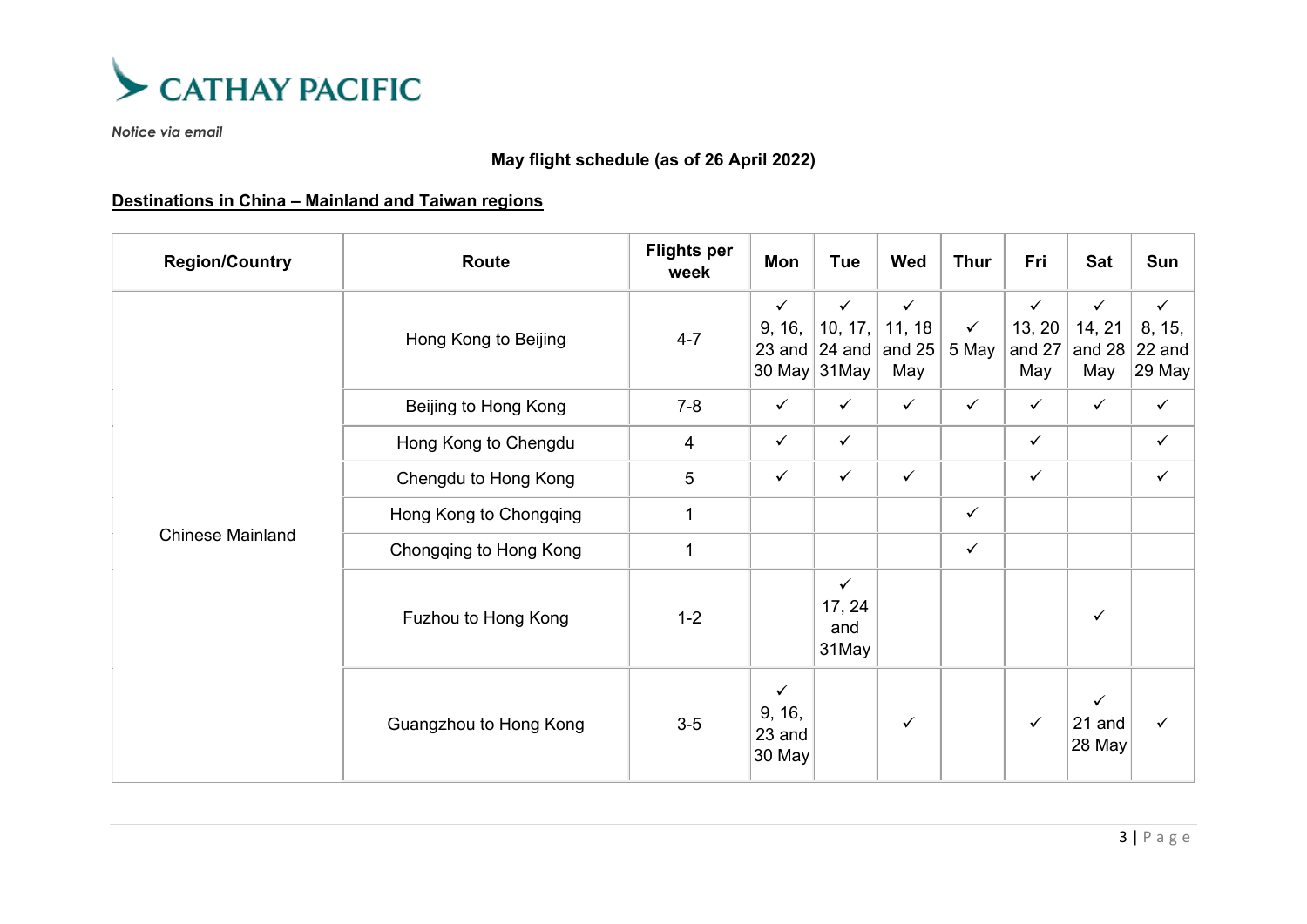

| <b>Region/Country</b>   | <b>Route</b>                 | <b>Flights per</b><br>week | Mon                                     | <b>Tue</b>                                  | <b>Wed</b>                             | <b>Thur</b>  | Fri                                                                    | <b>Sat</b>                      | Sun                                     |
|-------------------------|------------------------------|----------------------------|-----------------------------------------|---------------------------------------------|----------------------------------------|--------------|------------------------------------------------------------------------|---------------------------------|-----------------------------------------|
|                         | Hong Kong to Hangzhou        | $0 - 1$                    | $\checkmark$<br>2, 16<br>and 30<br>May  |                                             |                                        |              |                                                                        |                                 |                                         |
| <b>Chinese Mainland</b> | Hangzhou to Hong Kong        | $\overline{2}$             | $\checkmark$                            |                                             |                                        | $\checkmark$ |                                                                        |                                 |                                         |
|                         | Qingdao to Hong Kong         | $1-2$                      |                                         |                                             | $\checkmark$<br>4, 18<br>and 25<br>May |              | $\checkmark$<br>13, 20<br>and 27<br>May                                |                                 |                                         |
|                         | Hong Kong to Shanghai Pudong | $0 - 7$                    | $\checkmark$<br>16, 23<br>and 30<br>May | $\checkmark$<br>10, 17,<br>24 and<br>31 May | $\checkmark$                           | $\checkmark$ | $\checkmark$<br>18 and   19 and $ $ 20 and $ $<br>25 May 26 May 27 May | $\checkmark$<br>21 and<br>28May | $\checkmark$<br>15, 22<br>and 29<br>May |
|                         | Shanghai Pudong to Hong Kong | 14                         | $\checkmark$                            | $\checkmark$                                | $\checkmark$                           | $\checkmark$ | $\checkmark$                                                           | $\checkmark$                    | $\checkmark$                            |
|                         | Wuhan to Hong Kong           | $\mathbf{1}$               |                                         |                                             |                                        |              | $\checkmark$                                                           |                                 |                                         |
|                         | Xiamen to Hong Kong          | 4                          |                                         | $\checkmark$                                | $\checkmark$                           | $\checkmark$ | $\checkmark$                                                           |                                 |                                         |
|                         | Hong Kong to Taipei          | $1-2$                      |                                         | $\checkmark$<br>10 May                      |                                        | $\checkmark$ | $\checkmark$<br>13 and<br>20 May                                       |                                 |                                         |
| Taiwan                  | Taipei to Hong Kong          | $1 - 2$                    |                                         | $\checkmark$<br>10 May                      |                                        | $\checkmark$ | $\checkmark$<br>13 and<br>20 May                                       |                                 |                                         |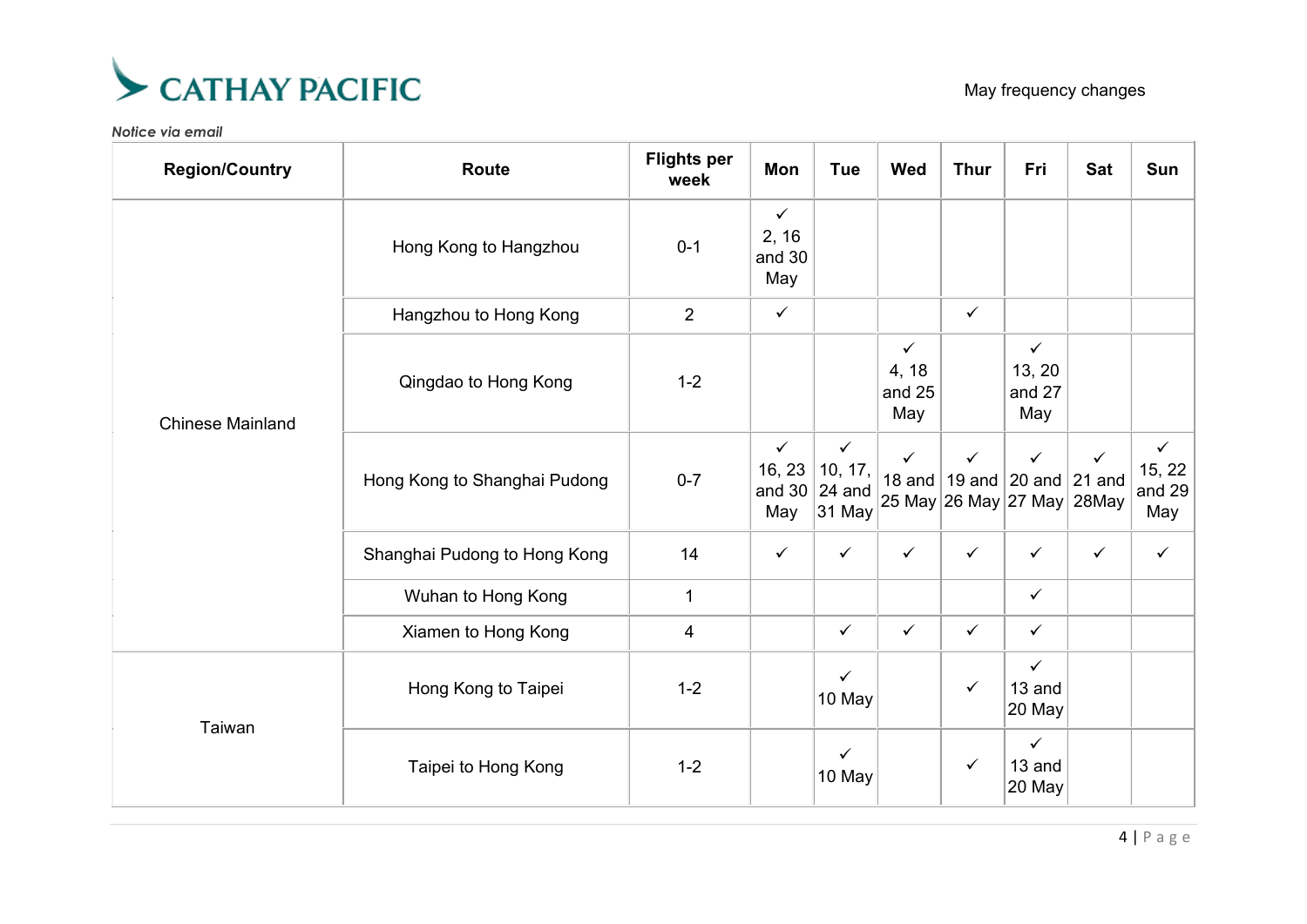

#### *Notice via email* **Destinations in Europe**

| <b>Region/Country</b> | <b>Route</b>                 | <b>Flights per</b><br>week | Mon                   | <b>Tue</b>             | <b>Wed</b>             | <b>Thur</b>                                                  | Fri                    | <b>Sat</b>                             | Sun                                        |
|-----------------------|------------------------------|----------------------------|-----------------------|------------------------|------------------------|--------------------------------------------------------------|------------------------|----------------------------------------|--------------------------------------------|
| France                | Hong Kong to Paris           | 3 flights in May           |                       | $\checkmark$<br>17 May |                        |                                                              | $\checkmark$<br>27 May |                                        | $\checkmark$<br>1 May                      |
|                       | Paris to Hong Kong           | 3 flights in May           | $\checkmark$<br>2 May |                        | $\checkmark$<br>18 May |                                                              |                        | $\checkmark$<br>28 May                 |                                            |
| Germany               | Hong Kong to Frankfurt       | 2 flights in May           |                       |                        | ✓<br>11 and<br>25 May  |                                                              |                        |                                        |                                            |
|                       | Frankfurt to Hong Kong       | 3 flights in May           |                       |                        |                        | $\checkmark$<br>12 and<br>26 May                             |                        |                                        | $\checkmark$<br>1 May                      |
| Netherlands           | Hong Kong to Amsterdam       | 24 May                     |                       | $\checkmark$<br>24 May |                        |                                                              |                        |                                        |                                            |
|                       | Amsterdam to Hong Kong       | 25 May                     |                       |                        | $\checkmark$<br>25 May |                                                              |                        |                                        |                                            |
| United Kingdom        | Hong Kong to London Heathrow | $4 - 7$                    | $\checkmark$          | $\checkmark$<br>10 and | $\checkmark$           | $\checkmark$<br>4 and $\vert$ 12 and<br>24 May 18 May 26 May | $\checkmark$           | $\checkmark$<br>7, 14<br>and 21<br>May | $\checkmark$<br>1, 15,<br>22 and<br>29 May |
|                       | London Heathrow to Hong Kong | 3 flights in May           |                       |                        | ✓<br>4 May             |                                                              |                        | $\checkmark$<br>14 and<br>28 May       |                                            |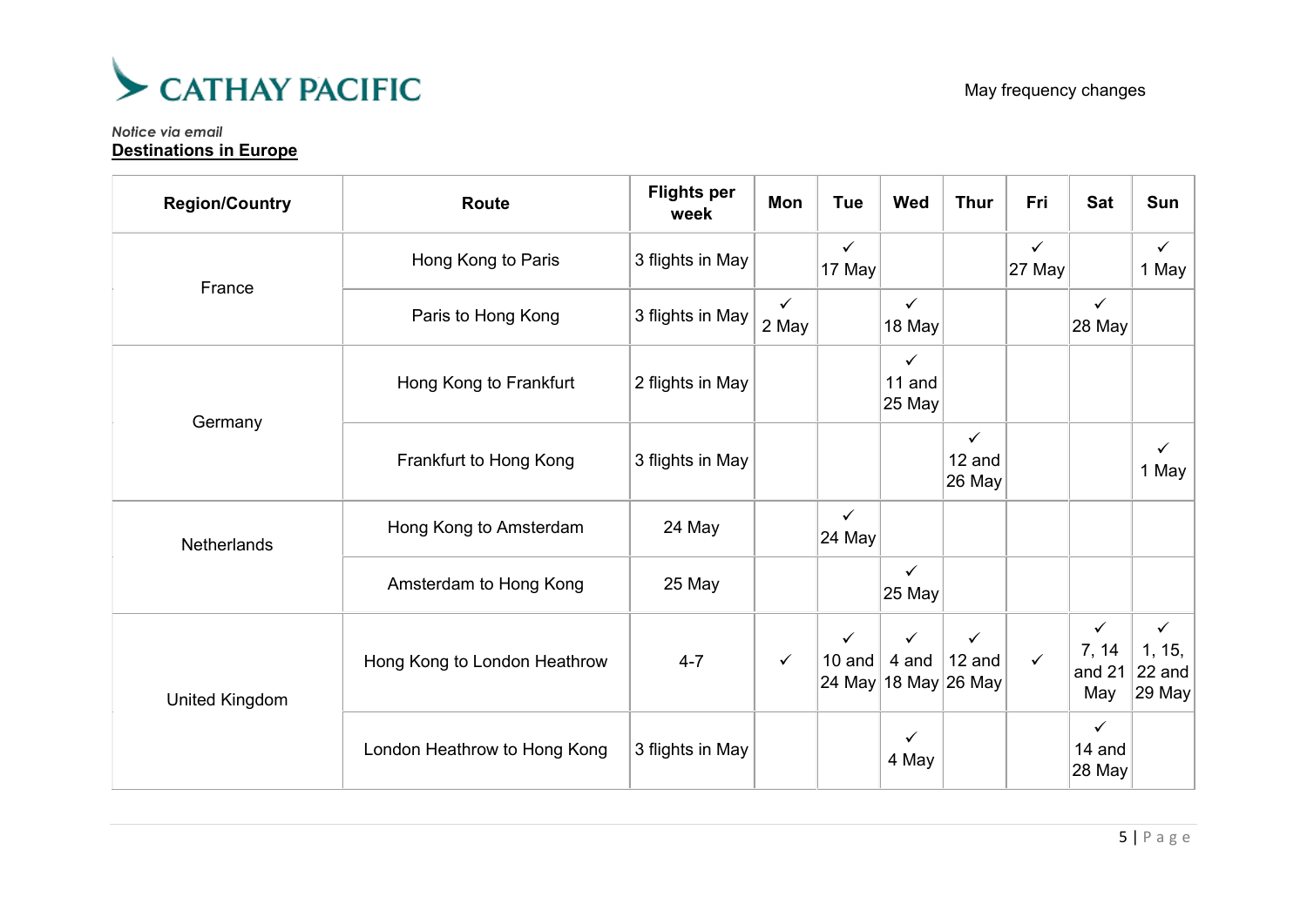

| <b>Region/Country</b> | Route                   | <b>Flights per</b><br>week | Mon | <b>Tue</b>              | Wed    | <b>Thur</b> | Fri | <b>Sat</b> | Sun             |
|-----------------------|-------------------------|----------------------------|-----|-------------------------|--------|-------------|-----|------------|-----------------|
| United Kingdom        | Hong Kong to Manchester | 3 flights in May           |     |                         | 18 May |             |     |            | 8 and<br>29 May |
|                       | Manchester to Hong Kong | 2 flights in May           |     | ✓<br>$ 24 \text{ May} $ |        |             |     |            | 8 May           |

## **Destinations in the Americas**

| <b>Region/Country</b> | Route                       | <b>Flights per</b><br>week | Mon                    | <b>Tue</b>             | Wed                    | <b>Thur</b>                     | Fri                                    | Sat                                          | Sun                                                                             |
|-----------------------|-----------------------------|----------------------------|------------------------|------------------------|------------------------|---------------------------------|----------------------------------------|----------------------------------------------|---------------------------------------------------------------------------------|
| Canada                | Hong Kong to Toronto        | $0 - 2$                    |                        | ✓<br>3 May             |                        | $\checkmark$<br>19 May          | $\checkmark$<br>6, 20<br>and 27<br>May |                                              |                                                                                 |
|                       | <b>Toronto to Hong Kong</b> | 2 flights in May           |                        |                        |                        | $\checkmark$<br>5 May           |                                        | $\checkmark$<br>21 May                       |                                                                                 |
|                       | Hong Kong to Vancouver      | $1 - 3$                    |                        | $\checkmark$<br>24 May |                        | $\checkmark$<br>5 and<br>19 May | $\checkmark$<br>13 May                 | $\checkmark$<br>14 and<br>$ 28 \text{ May} $ | $\vert$ 29 May $\vert$                                                          |
|                       | Vancouver to Hong Kong      | $0 - 2$                    | $\checkmark$<br>30 May |                        | $\checkmark$<br>25 May |                                 | $\checkmark$                           | $\checkmark$                                 | ✓<br>15 and<br>$\left 20\text{ May}\right $ 14 May $\left 29\text{ May}\right $ |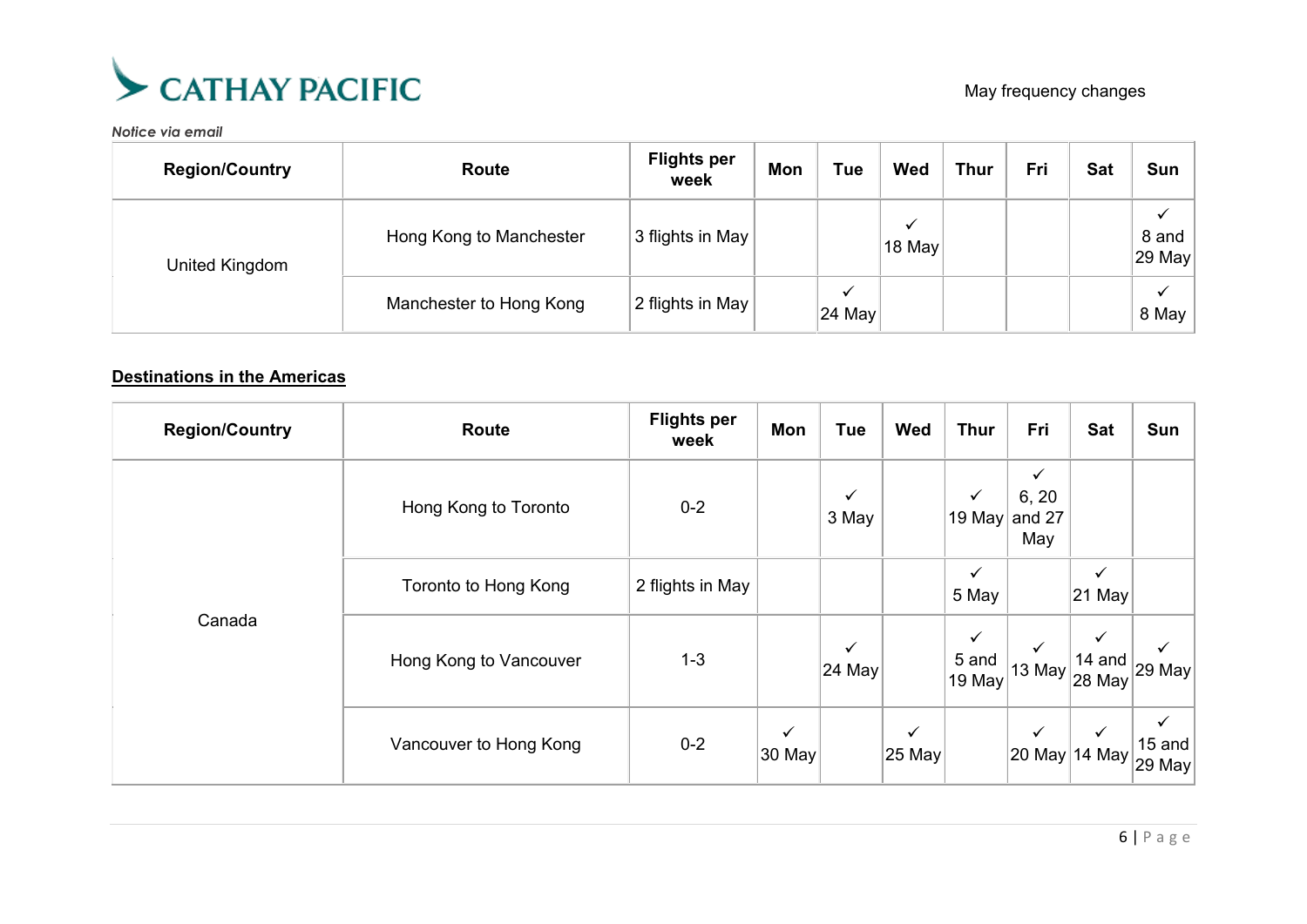

May frequency changes

| <b>Region/Country</b> | Route                      | <b>Flights per</b><br>week | Mon                              | Tue                           | Wed                   | <b>Thur</b>  | Fri                          | <b>Sat</b>            | Sun                             |
|-----------------------|----------------------------|----------------------------|----------------------------------|-------------------------------|-----------------------|--------------|------------------------------|-----------------------|---------------------------------|
|                       | Hong Kong to Los Angeles   | $0 - 3$                    |                                  | $\checkmark$<br>30 May 17 May | ✓<br>11 and<br>25 May | 19 May       | ✓<br>13 and<br>27 May        |                       | 29 May                          |
|                       | Los Angeles to Hong Kong   | 3 flights in May           | $\checkmark$                     | ✓<br>∣30 May 31 May           |                       |              |                              | ✓<br>14 May           |                                 |
| <b>United States</b>  | Hong Kong to New York JFK  | $0 - 2$                    |                                  |                               |                       | $\checkmark$ | $\checkmark$<br>5 May 20 May | $\checkmark$<br>7 May | 22 and<br>29 May                |
|                       | New York JFK to Hong Kong  | 2 flights in May           |                                  |                               |                       |              |                              | $\checkmark$<br>7 May | $\checkmark$<br>22 May          |
|                       | Hong Kong to San Francisco | 2 flights in May           | $\checkmark$<br>16 and<br>30 May |                               |                       |              |                              |                       | $\checkmark$<br>1 and<br>15 May |
| <b>United States</b>  | San Francisco to Hong Kong | 2 flights in May           | $\checkmark$<br>2 May            | ✓<br>17 May                   |                       |              |                              |                       |                                 |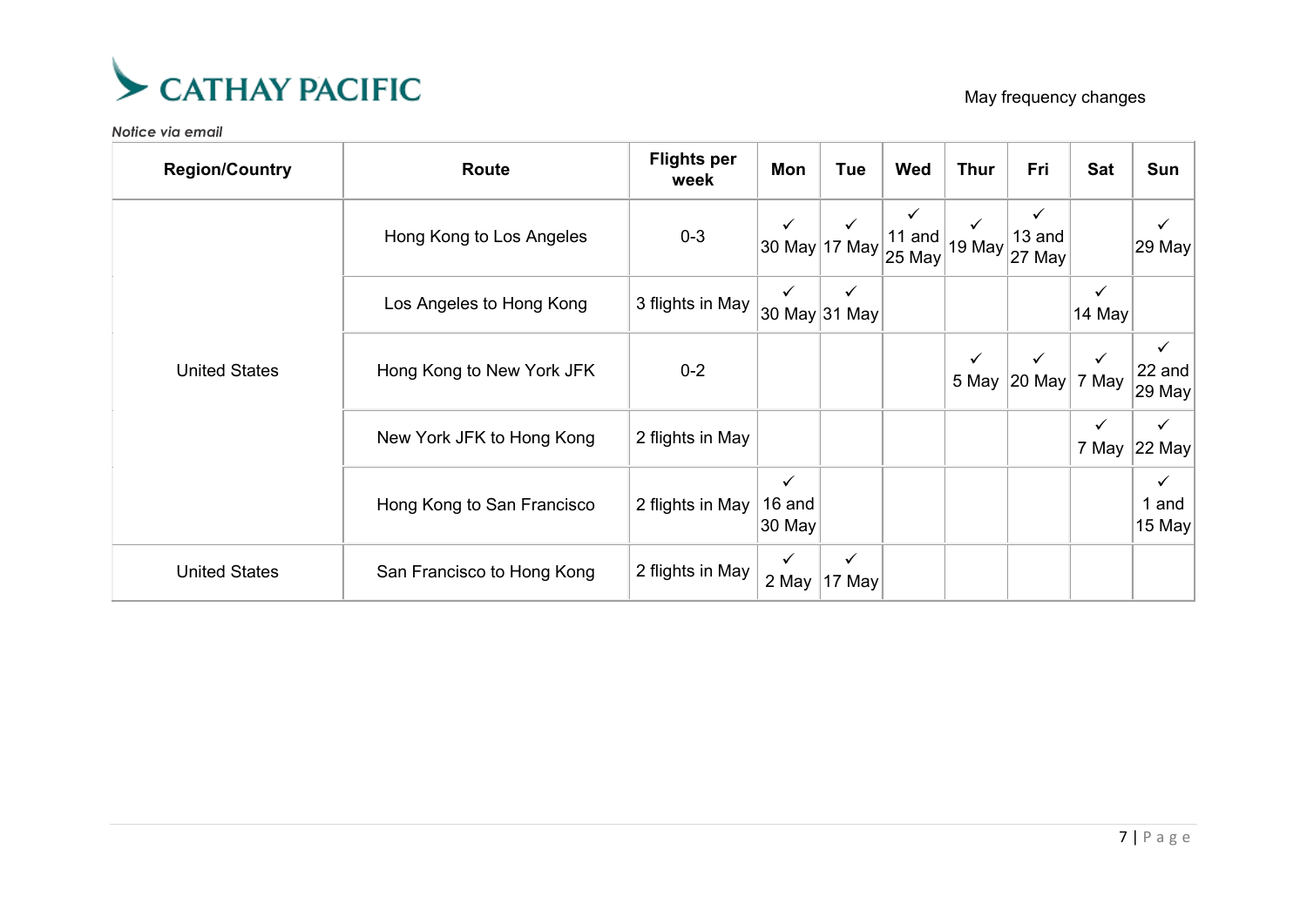

#### *Notice via email* **Destinations in Australasia**

| <b>Region/Country</b> | Route                        | <b>Flights per</b><br>week | Mon                              | <b>Tue</b>                   | Wed                    | <b>Thur</b>              | Fri                    | <b>Sat</b>                          | Sun                   |
|-----------------------|------------------------------|----------------------------|----------------------------------|------------------------------|------------------------|--------------------------|------------------------|-------------------------------------|-----------------------|
|                       | Hong Kong to Brisbane        | 24 May                     |                                  | $\checkmark$<br>24 May       |                        |                          |                        |                                     |                       |
|                       | <b>Brisbane to Hong Kong</b> | 26 May                     |                                  |                              |                        | $\checkmark$<br>26 May   |                        |                                     |                       |
|                       | Hong Kong to Melbourne       | 3 flights in May           |                                  | $\checkmark$<br>17 May       |                        | $\checkmark$<br>26 May   |                        |                                     | $\checkmark$<br>8 May |
|                       | Melbourne to Hong Kong       | 3 flights in May           | $\checkmark$<br>9 May            |                              | $\checkmark$<br>18 May |                          | $\checkmark$<br>27 May |                                     |                       |
| Australia             | Hong Kong to Perth           | 11 May                     |                                  |                              | ✓<br>11 May            |                          |                        |                                     |                       |
|                       | Perth to Hong Kong           | 12 May                     |                                  |                              |                        | $\checkmark$<br>$12$ May |                        |                                     |                       |
|                       | Hong Kong to Sydney          | $0 - 2$                    | $\checkmark$                     | $\checkmark$<br>9 May 31 May |                        | $\checkmark$<br>5 May    |                        | $\checkmark$<br>14 and<br>$ 21$ May |                       |
|                       | Sydney to Hong Kong          | 3 flights in May           | $\checkmark$<br>16 and<br>23 May |                              | ✓<br>11 May            |                          |                        |                                     |                       |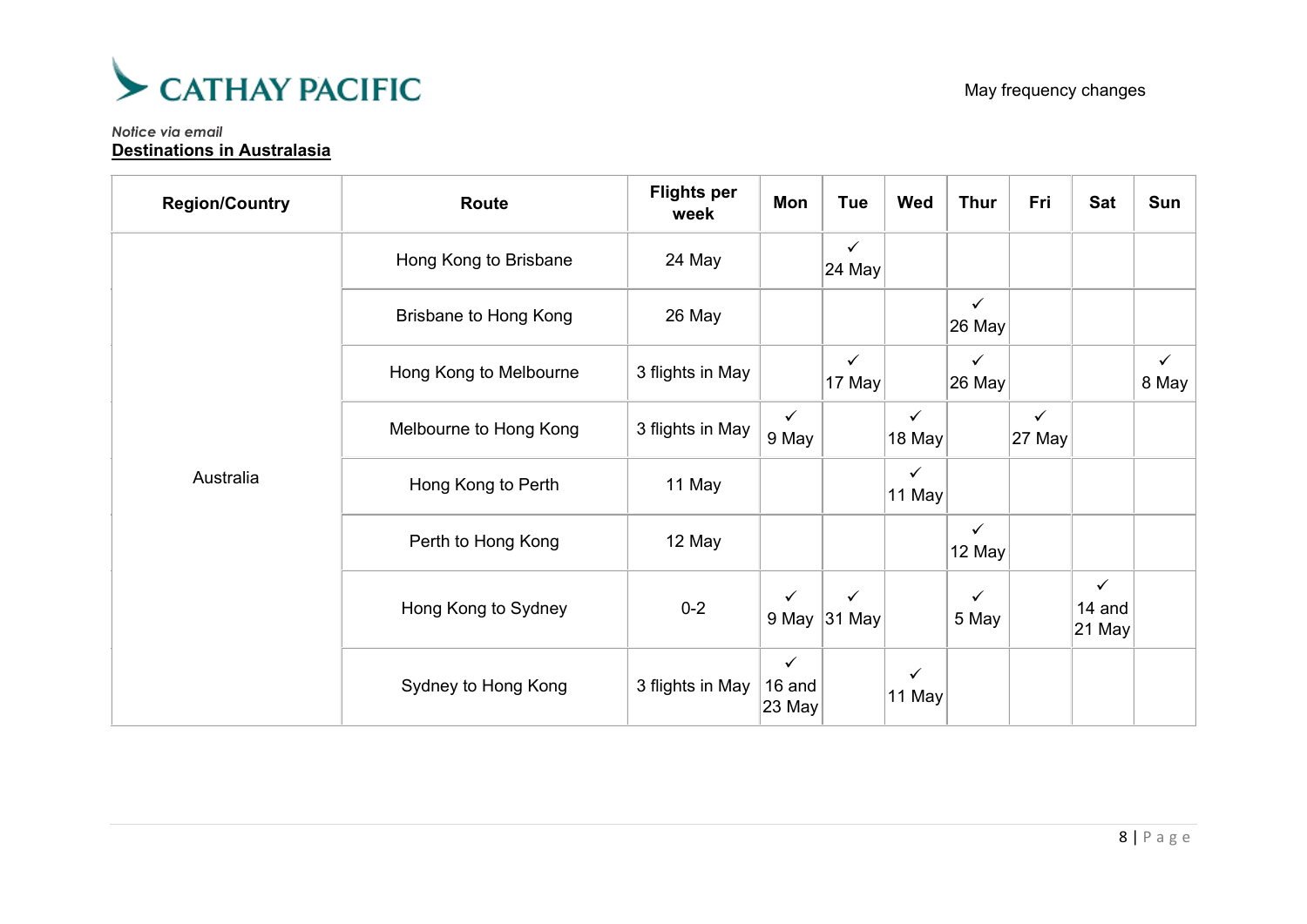

*Notice via email* **Destinations in Asia**

| <b>Region/Country</b> | <b>Route</b>            | <b>Flights per</b><br>week | Mon | <b>Tue</b>             | Wed                  | <b>Thur</b>  | Fri                    | <b>Sat</b>                         | Sun                              |
|-----------------------|-------------------------|----------------------------|-----|------------------------|----------------------|--------------|------------------------|------------------------------------|----------------------------------|
| Cambodia              | Hong Kong to Phnom Penh | 28 May                     |     |                        |                      |              |                        | $\checkmark$<br>$ 28 \text{ May} $ |                                  |
|                       | Phnom Penh to Hong Kong | 28 May                     |     |                        |                      |              |                        | $\checkmark$<br>28 May             |                                  |
|                       | Hong Kong to Delhi      | 3 flights in May           |     |                        |                      |              | $\checkmark$<br>6 May  |                                    | $\checkmark$<br>15 and<br>29 May |
|                       | Delhi to Hong Kong      | 3 flights in May           |     |                        |                      |              | $\checkmark$<br>6 May  |                                    | $\checkmark$<br>15 and<br>29 May |
| India                 | Hong Kong to Mumbai     | 3 flights in May           |     | $\checkmark$<br>31 May | ✓<br>4 and<br>18 May |              |                        |                                    |                                  |
|                       | Mumbai to Hong Kong     | 3 flights in May           |     | ✓<br>31 May            | ✓<br>4 and<br>18 May |              |                        |                                    |                                  |
|                       | Hong Kong to Jakarta    | 1                          |     |                        |                      | $\checkmark$ |                        |                                    |                                  |
| Indonesia             | Jakarta to Hong Kong    | 1                          |     |                        |                      |              | $\checkmark$           |                                    |                                  |
|                       | Hong Kong to Surabaya   | 20 May                     |     |                        |                      |              | $\checkmark$<br>20 May |                                    |                                  |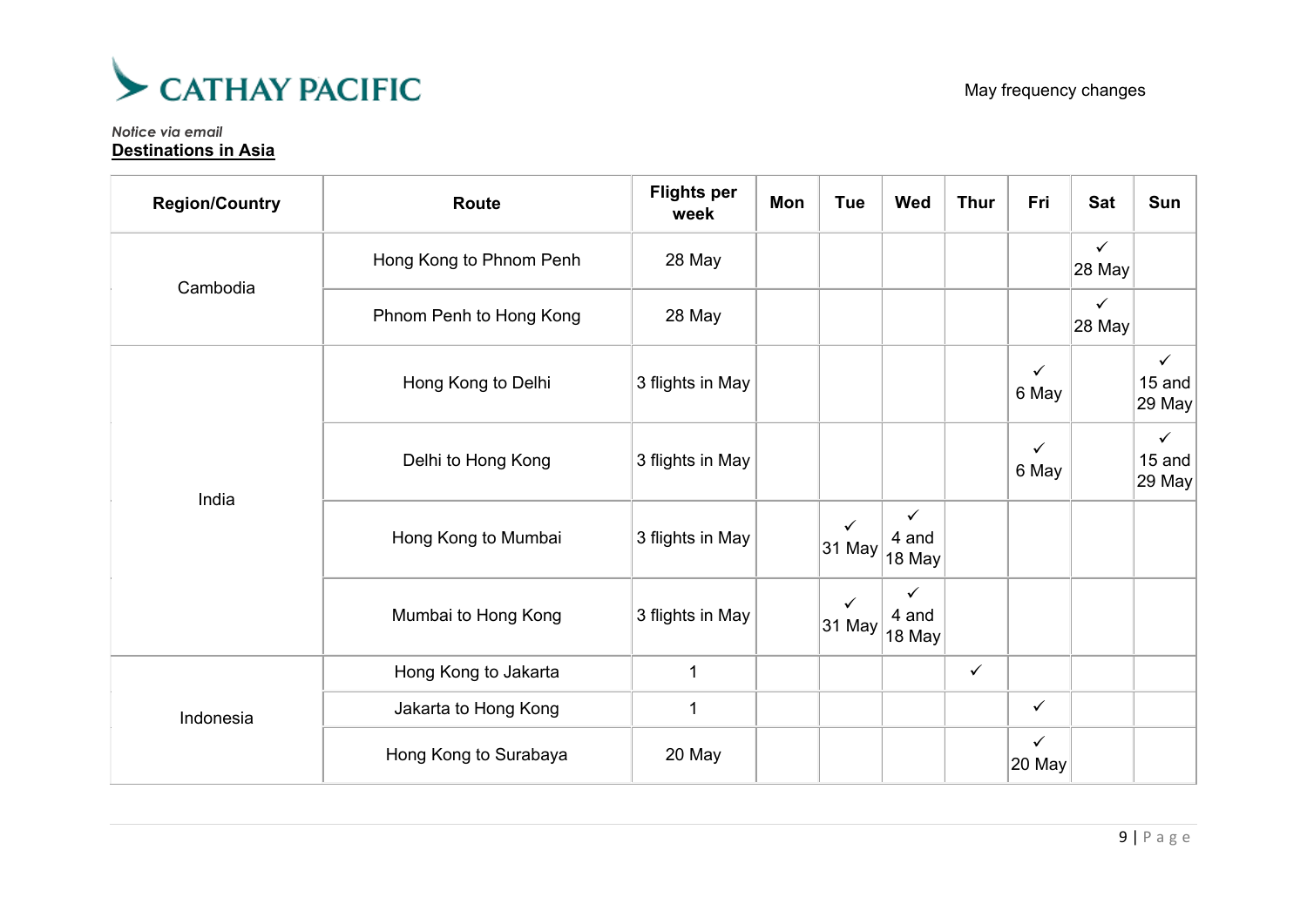

| <b>Region/Country</b> | <b>Route</b>              | <b>Flights per</b><br>week | <b>Mon</b>             | <b>Tue</b>             | <b>Wed</b>            | <b>Thur</b>           | Fri                    | <b>Sat</b>                              | Sun                              |
|-----------------------|---------------------------|----------------------------|------------------------|------------------------|-----------------------|-----------------------|------------------------|-----------------------------------------|----------------------------------|
| Indonesia             | Surabaya to Hong Kong     | 20 May                     |                        |                        |                       |                       | $\checkmark$<br>20 May |                                         |                                  |
|                       | Hong Kong to Osaka        | 2 flights in May           |                        | $\checkmark$<br>24 May |                       |                       |                        | $\checkmark$<br>7 May                   |                                  |
|                       | Osaka to Hong Kong        | 2 flights in May           |                        | $\checkmark$<br>24 May |                       |                       |                        | $\checkmark$<br>7 May                   |                                  |
| Japan                 | Hong Kong to Tokyo Narita | $0 - 2$                    | $\checkmark$<br>23 May |                        | $\checkmark$<br>4 May |                       | $\checkmark$<br>6 and  | $\checkmark$<br>14 and<br>20 May 21 May |                                  |
|                       | Tokyo Narita to Hong Kong | 3 flights in May           | $\checkmark$<br>23 May |                        |                       |                       | $\checkmark$<br>6 May  | $\checkmark$<br>14 May                  |                                  |
| Singapore             | Hong Kong to Singapore    | 6 May                      |                        |                        |                       | $\checkmark$<br>6 May |                        |                                         |                                  |
|                       | Singapore to Hong Kong    | 7 May                      |                        |                        |                       |                       | $\checkmark$<br>7 May  |                                         |                                  |
|                       | Hong Kong to Seoul        | 2 flights in May           |                        |                        |                       |                       | $\checkmark$<br>6 May  |                                         | $\checkmark$<br>$22$ May         |
| South Korea           | Seoul to Hong Kong        | 2 flights in May           |                        |                        |                       |                       | $\checkmark$<br>6 May  |                                         | $\checkmark$<br>22 May           |
| Malaysia              | Hong Kong to Kuala Lumpur | $0 - 1$                    | $\checkmark$<br>16 May |                        |                       |                       | $\checkmark$<br>27 May |                                         | $\checkmark$<br>1 and $8$<br>May |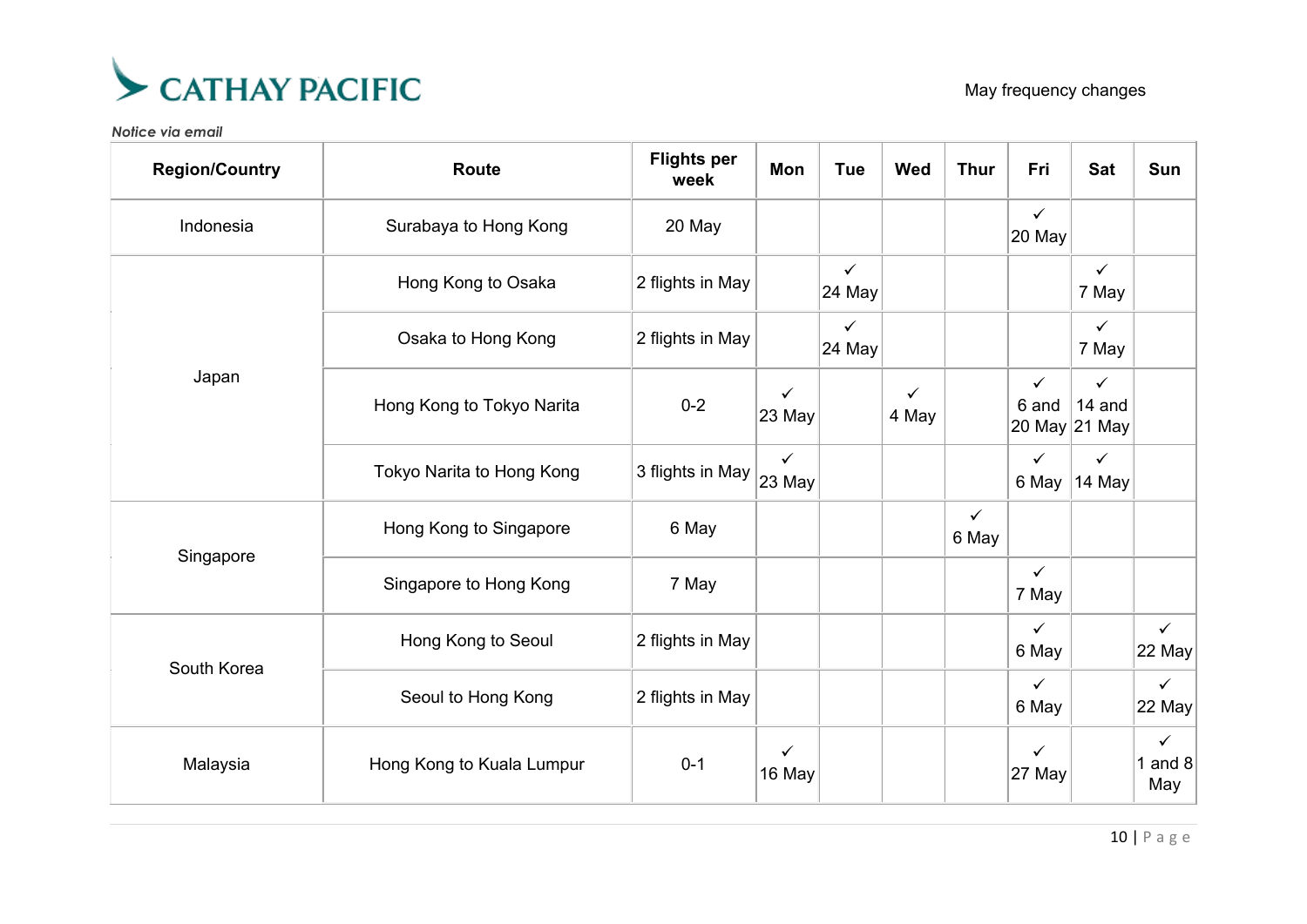

| <b>Region/Country</b> | <b>Route</b>              | <b>Flights per</b><br>week | Mon                              | <b>Tue</b>             | <b>Wed</b> | <b>Thur</b>           | Fri                    | <b>Sat</b>            | Sun                              |
|-----------------------|---------------------------|----------------------------|----------------------------------|------------------------|------------|-----------------------|------------------------|-----------------------|----------------------------------|
| Malaysia              | Kuala Lumpur to Hong Kong | $0 - 1$                    | $\checkmark$<br>16 May           |                        |            |                       | $\checkmark$<br>27 May |                       | $\checkmark$<br>1 and $8$<br>May |
| Philippines           | Hong Kong to Cebu         | 2 flights in May           | $\checkmark$<br>16 May $ $       | ✓<br>3 May             |            |                       |                        |                       |                                  |
|                       | Cebu to Hong Kong         | 2 fights in May            | $\checkmark$<br>16 May           | $\checkmark$<br>3 May  |            |                       |                        |                       |                                  |
|                       | Hong Kong to Manila       | $0 - 2$                    | $\checkmark$<br>16 and<br>23 May |                        |            | $\checkmark$<br>5 May |                        | $\checkmark$<br>7 May |                                  |
|                       | Manila to Hong Kong       | 3 flights in May           | $\checkmark$<br>16 and<br>23 May |                        |            |                       |                        | $\checkmark$<br>7 May |                                  |
|                       | Hong Kong to Bangkok      | 3 flights in May           |                                  | $\checkmark$<br>31 May |            |                       | $\checkmark$<br>13 May |                       | $\checkmark$<br>22 May           |
| Thailand              | Bangkok to Hong Kong      | 3 flights in May           |                                  | $\checkmark$<br>31 May |            |                       | $\checkmark$<br>13 May |                       | $\checkmark$<br>$22$ May         |
| Vietnam               | Hong Kong to Hanoi        | $\mathbf 1$                |                                  |                        |            | $\checkmark$          |                        |                       |                                  |
|                       | Hanoi to Hong Kong        | $\mathbf{1}$               |                                  |                        |            | $\checkmark$          |                        |                       |                                  |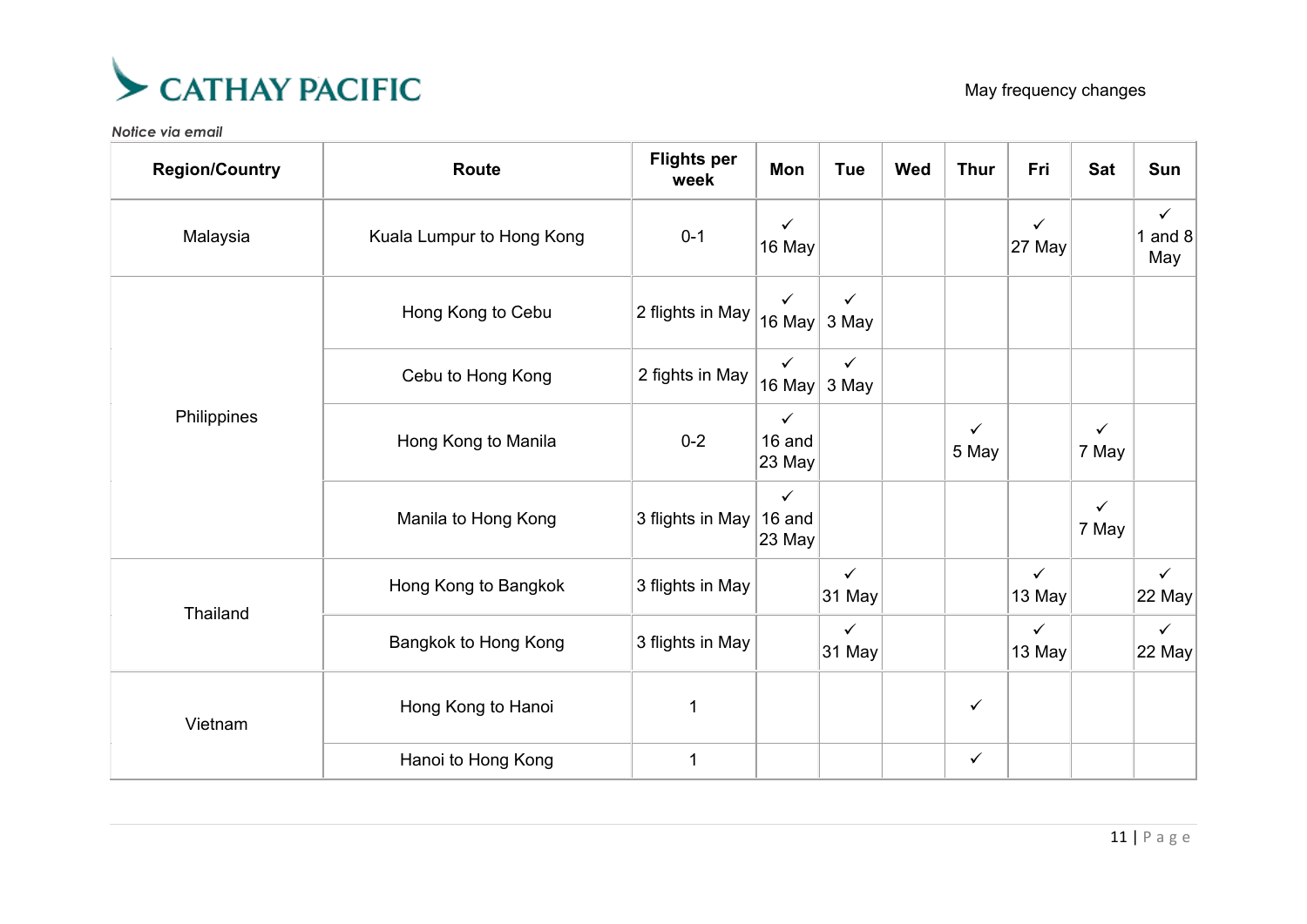

| <b>Region/Country</b> | Route                         | <b>Flights per</b><br>week | Mon | Tue | Wed | <b>Thur</b> | Fri | <b>Sat</b> | <b>Sun</b>  |
|-----------------------|-------------------------------|----------------------------|-----|-----|-----|-------------|-----|------------|-------------|
| Vietnam               | Hong Kong to Ho Chi Minh City | 15 May                     |     |     |     |             |     |            | 15 May      |
|                       | Ho Chi Minh City to Hong Kong | 15 May                     |     |     |     |             |     |            | v<br>15 May |

## **Destinations in Middle East**

| <b>Region/Country</b> | <b>Route</b>          | <b>Flights per</b><br>week | <b>Mon</b> | <b>Tue</b> | Wed | <b>Thur</b> | Fri | <b>Sat</b>  | Sun         |
|-----------------------|-----------------------|----------------------------|------------|------------|-----|-------------|-----|-------------|-------------|
| <b>Israel</b>         | Hong Kong to Tel Aviv | 14 May                     |            |            |     |             |     | ✓<br>14 May |             |
|                       | Tel Aviv to Hong Kong | 15 May                     |            |            |     |             |     |             | ✔<br>15 May |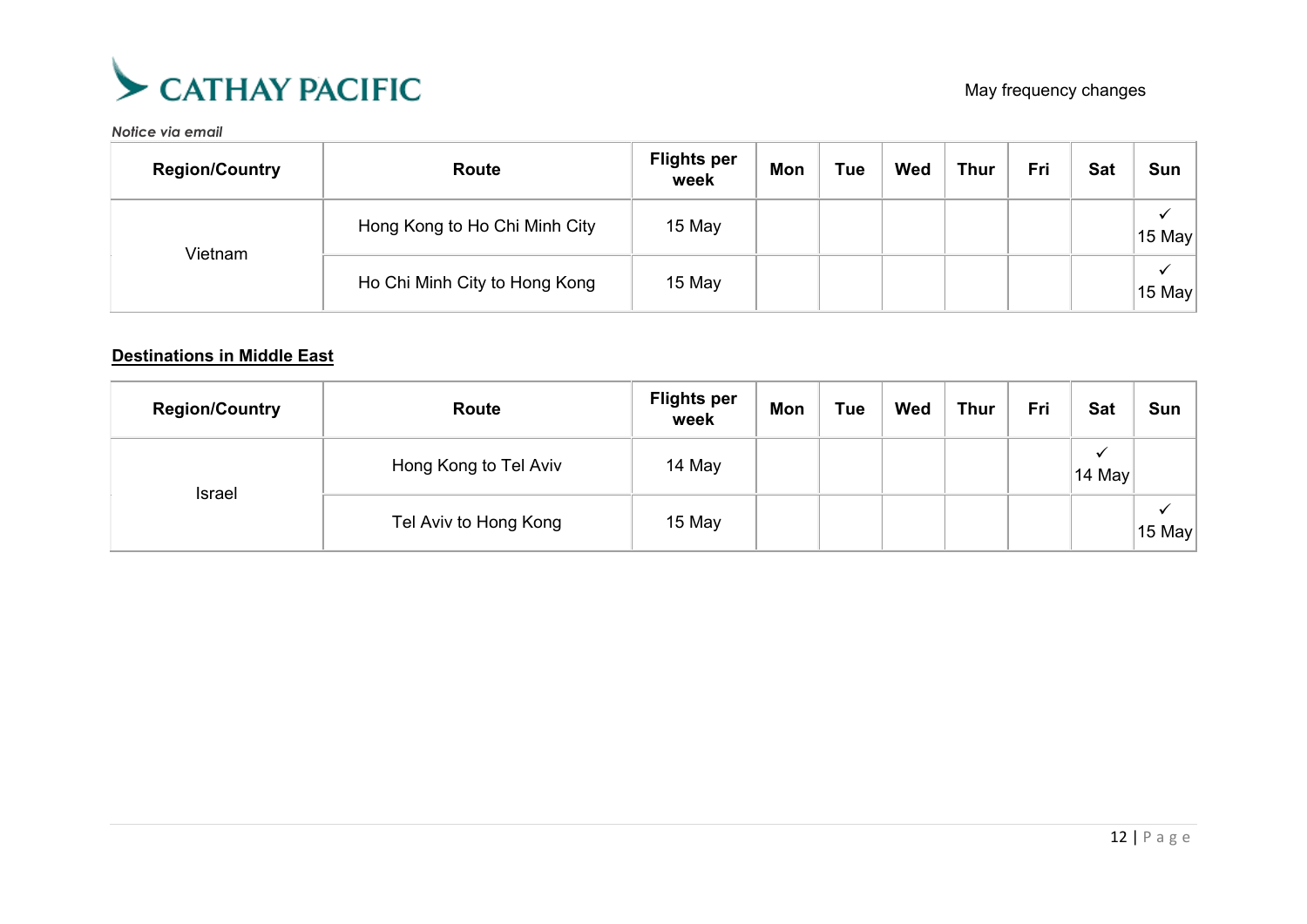

## **June flight schedule (as of 26 April 2022)**

## **Destinations in China – Mainland and Taiwan regions**

| <b>Region/Country</b>   | Route                        | <b>Flights per</b><br>week | Mon                              | Tue          | <b>Wed</b>   | <b>Thur</b>  | Fri          | Sat          | Sun          |
|-------------------------|------------------------------|----------------------------|----------------------------------|--------------|--------------|--------------|--------------|--------------|--------------|
|                         | Hong Kong to Beijing         | $\overline{7}$             | $\checkmark$                     | $\checkmark$ | $\checkmark$ | $\checkmark$ | $\checkmark$ | $\checkmark$ | $\checkmark$ |
|                         | Beijing to Hong Kong         | 14                         | $\checkmark$                     | $\checkmark$ | $\checkmark$ | $\checkmark$ | $\checkmark$ | $\checkmark$ | $\checkmark$ |
|                         | Hong Kong to Chengdu         | $\overline{7}$             | $\checkmark$                     | $\checkmark$ | $\checkmark$ | $\checkmark$ | $\checkmark$ | $\checkmark$ | $\checkmark$ |
|                         | Chengdu to Hong Kong         | 5                          | $\checkmark$                     | $\checkmark$ | $\checkmark$ |              | $\checkmark$ |              | $\checkmark$ |
|                         | Hong Kong to Chongqing       | $\mathbf{1}$               |                                  |              |              | $\checkmark$ |              |              |              |
|                         | Chongqing to Hong Kong       | 1                          |                                  |              |              | $\checkmark$ |              |              |              |
|                         | Fuzhou to Hong Kong          | 1                          |                                  |              |              |              |              | $\checkmark$ |              |
| <b>Chinese Mainland</b> | Guangzhou to Hong Kong       | $5\phantom{.0}$            | $\checkmark$                     |              | $\checkmark$ |              | $\checkmark$ | $\checkmark$ | $\checkmark$ |
|                         | Hong Kong to Hangzhou        | 2 flights in Jun           | $\checkmark$<br>13 and<br>27 Jun |              |              |              |              |              |              |
|                         | Hangzhou to Hong Kong        | $\overline{2}$             | $\checkmark$                     |              |              | $\checkmark$ |              |              |              |
|                         | Qingdao to Hong Kong         | 2                          |                                  |              | $\checkmark$ |              | $\checkmark$ |              |              |
|                         | Hong Kong to Shanghai Pudong | $\overline{7}$             | $\checkmark$                     | $\checkmark$ | $\checkmark$ | $\checkmark$ | $\checkmark$ | $\checkmark$ | $\checkmark$ |
|                         | Shanghai Pudong to Hong Kong | 14                         | $\checkmark$                     | $\checkmark$ | $\checkmark$ | $\checkmark$ | $\checkmark$ | $\checkmark$ | $\checkmark$ |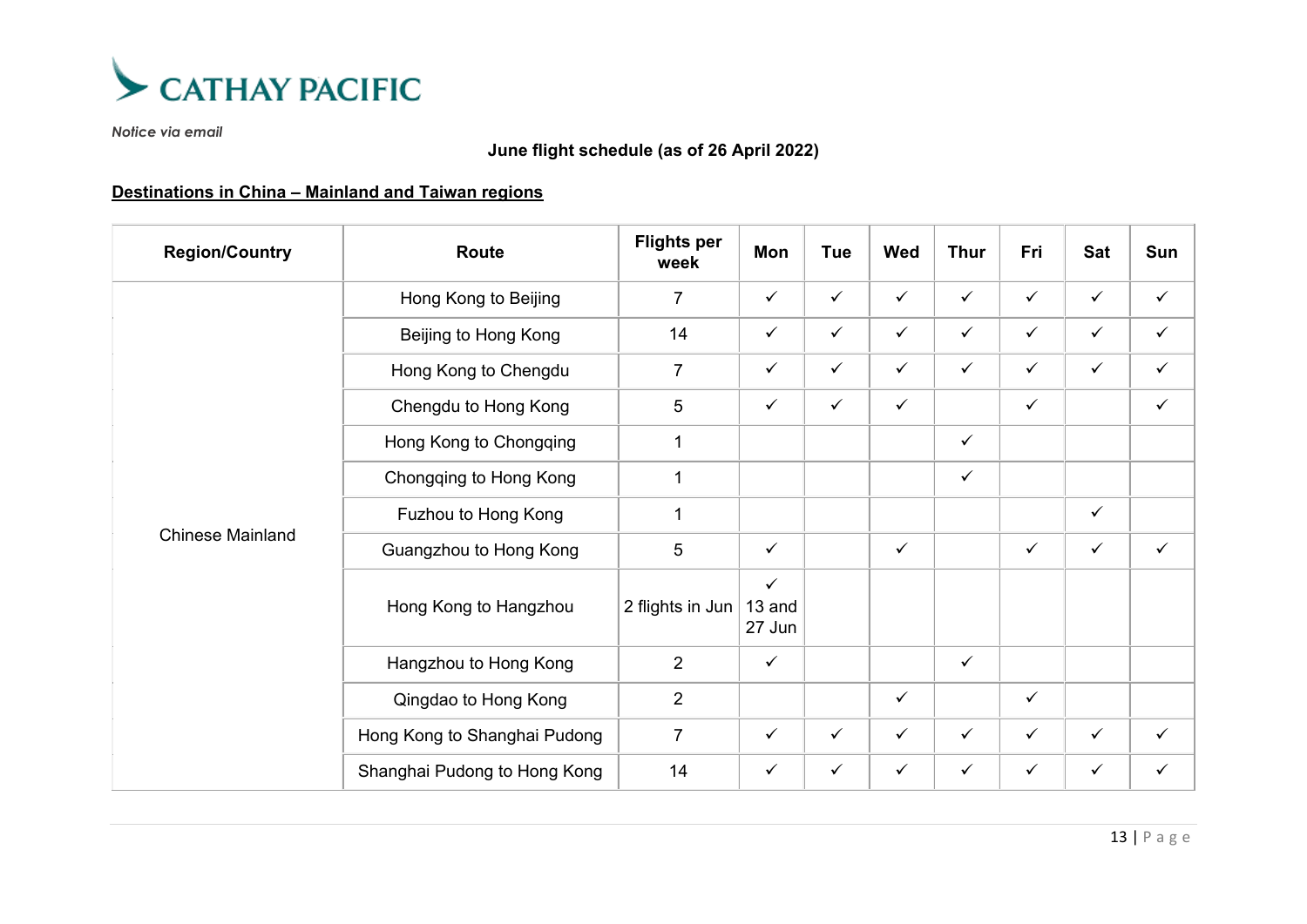

| <b>Region/Country</b>   | Route               | <b>Flights per</b><br>week | <b>Mon</b> | Tue | <b>Wed</b>   | <b>Thur</b> | Fri | <b>Sat</b> | Sun |
|-------------------------|---------------------|----------------------------|------------|-----|--------------|-------------|-----|------------|-----|
|                         | Wuhan to Hong Kong  |                            |            |     |              |             |     |            |     |
| <b>Chinese Mainland</b> | Xiamen to Hong Kong |                            |            |     | $\checkmark$ |             |     |            |     |
| Taiwan                  | Hong Kong to Taipei |                            |            |     |              |             |     |            |     |
|                         | Taipei to Hong Kong | ≏                          |            |     |              |             |     |            |     |

### **Destinations in Europe**

| <b>Region/Country</b> | Route                  | <b>Flights per</b><br>week | Mon                    | <b>Tue</b>             | Wed                    | <b>Thur</b>            | Fri                    | Sat        | Sun                    |
|-----------------------|------------------------|----------------------------|------------------------|------------------------|------------------------|------------------------|------------------------|------------|------------------------|
| France                | Hong Kong to Paris     | 3 flights in Jun           | $\checkmark$<br>6 Jun  |                        |                        | $\checkmark$<br>16 Jun |                        |            | $\checkmark$<br>26 Jun |
|                       | Paris to Hong Kong     | 3 flights in Jun           | $\checkmark$<br>27 Jun | $\checkmark$<br>7 Jun  |                        |                        | $\checkmark$<br>17 Jun |            |                        |
| Germany               | Hong Kong to Frankurt  | 3 flights in Jun           | $\checkmark$<br>27 Jun |                        | $\checkmark$<br>15 Jun |                        |                        | ✓<br>4 Jun |                        |
|                       | Frankurt to Hong Kong  | 3 flights in Jun           |                        | $\checkmark$<br>28 Jun |                        | $\checkmark$<br>16 Jun |                        |            | 5 Jun                  |
| The Netherlands       | Hong Kong to Amsterdam | 2 flights in Jun           |                        | $\checkmark$<br>21 Jun | $\checkmark$<br>8 Jun  |                        |                        |            |                        |
|                       | Amsterdam to Hong Kong | 2 flights in Jun           |                        |                        | $\checkmark$<br>22 Jun | $\checkmark$<br>9 Jun  |                        |            |                        |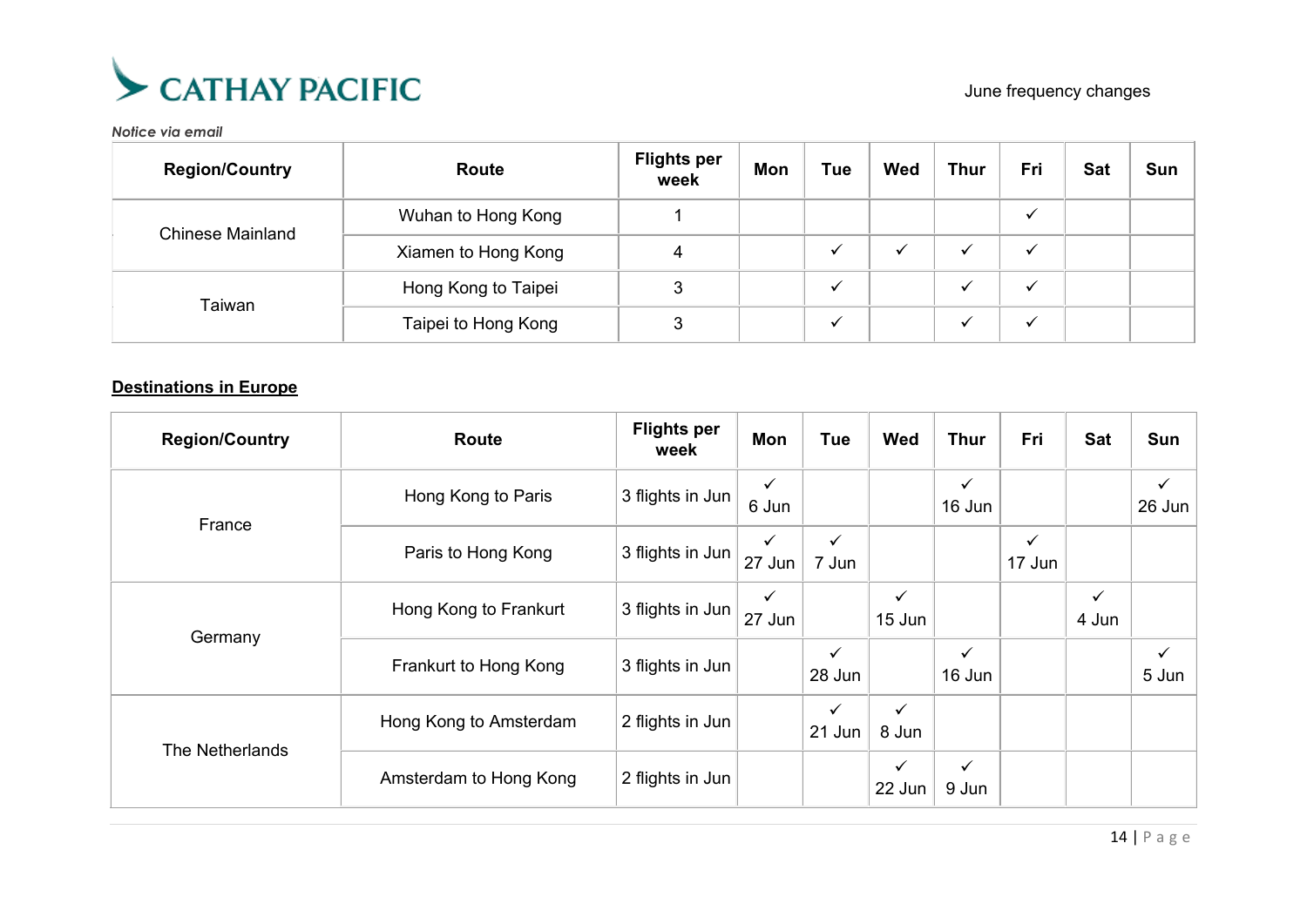

| <b>Region/Country</b> | Route                        | <b>Flights per</b><br>week                                                                     | Mon                    | Tue          | Wed          | <b>Thur</b>  | Fri                  | Sat                             | Sun          |
|-----------------------|------------------------------|------------------------------------------------------------------------------------------------|------------------------|--------------|--------------|--------------|----------------------|---------------------------------|--------------|
|                       | Hong Kong to London Heathrow | Daily service<br>from 5 to<br>30Jun;<br>2 flights per<br>day on 5, 15,<br>16, 25 and 26<br>Jun | $\checkmark$           | $\checkmark$ | $\checkmark$ | $\checkmark$ | $\checkmark$         | $\checkmark$                    | $\checkmark$ |
| <b>United Kingdom</b> | London Heathrow to Hong Kong | Daily service<br>from 7 to<br>30Jun;<br>3 flights per<br>day on 7, 17<br>and 27Jun             | $\checkmark$           | $\checkmark$ | $\checkmark$ | $\checkmark$ | $\checkmark$         | $\checkmark$                    | $\checkmark$ |
|                       | Hong Kong to Manchester      | 1                                                                                              | $\checkmark$<br>20 Jun |              |              | 30 Jun       | ✓<br>3 and<br>10 Jun |                                 |              |
|                       | Manchester to Hong Kong      | 3 flights in Jun                                                                               |                        | ✓<br>21 Jun  |              |              |                      | $\checkmark$<br>4 and<br>11 Jun |              |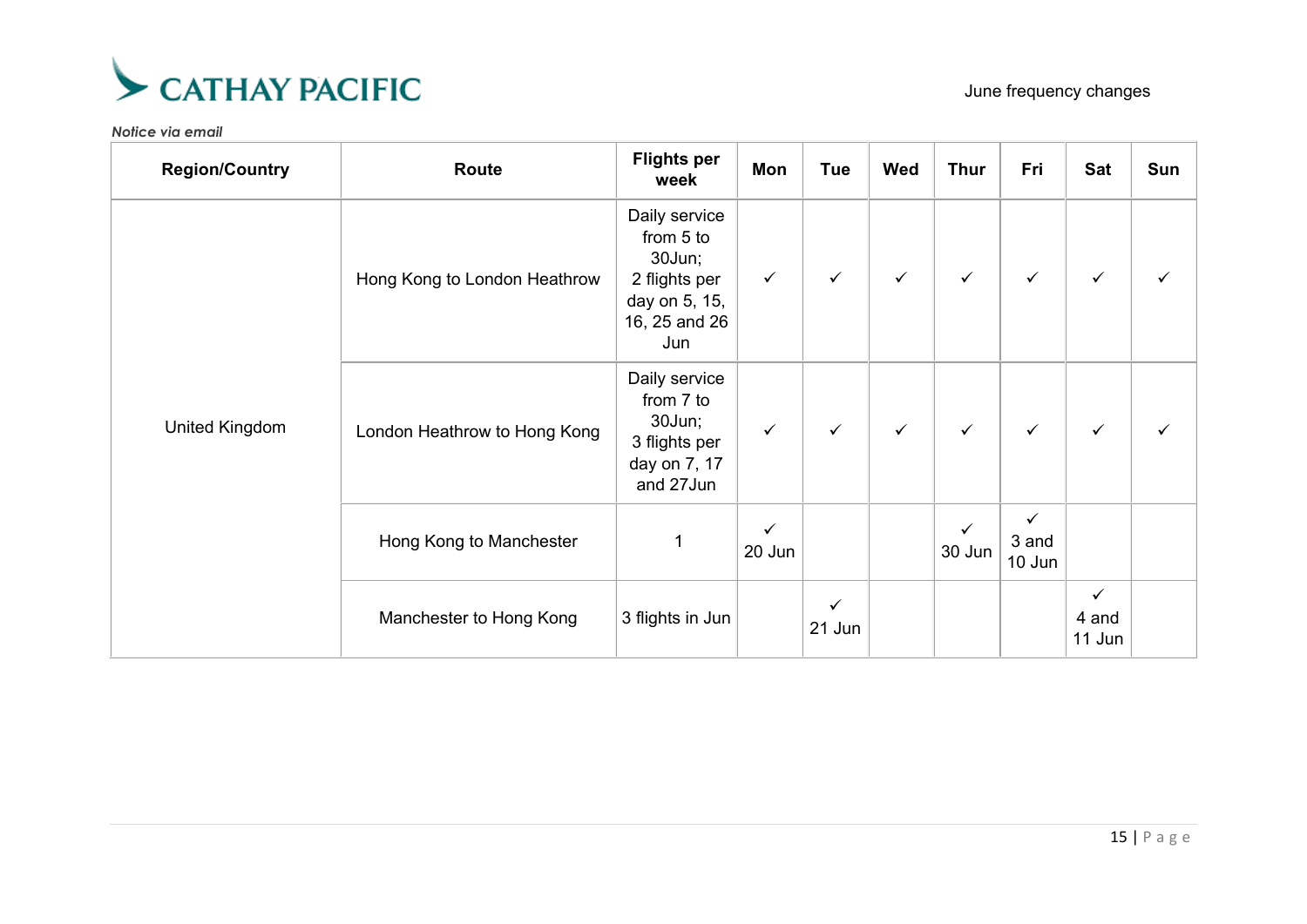

#### *Notice via email* **Destinations in the Americas**

| <b>Region/Country</b> | <b>Route</b>              | <b>Flights per</b><br>week | Mon                    | <b>Tue</b>             | Wed                             | <b>Thur</b>            | Fri                             | <b>Sat</b>             | Sun                                    |
|-----------------------|---------------------------|----------------------------|------------------------|------------------------|---------------------------------|------------------------|---------------------------------|------------------------|----------------------------------------|
|                       | Hong Kong to Toronto      | $1 - 2$                    |                        | ✓<br>21 Jun            | $\checkmark$<br>1 and<br>22 Jun |                        | $\checkmark$<br>17 Jun          | $\checkmark$<br>11 Jun | ✓<br>$12$ Jun                          |
| Canada                | Toronto to Hong Kong      | 3 flights in<br>Jun        |                        | $\checkmark$<br>14 Jun |                                 |                        | $\checkmark$<br>3 and<br>24 Jun |                        |                                        |
|                       | Hong Kong to Vancouver    | $0 - 2$                    |                        | $\checkmark$<br>28 Jun | ✓<br>8 and<br>29 Jun            | ✓<br>9 Jun             |                                 | $\checkmark$<br>18 Jun | ✓<br>$19$ Jun                          |
|                       | Vancouver to Hong Kong    | $0 - 2$                    | $\checkmark$<br>20 Jun |                        | $\checkmark$<br>29 Jun          | ✓<br>9 and<br>30 Jun   | $\checkmark$<br>10 Jun          |                        | $\checkmark$<br>19 Jun $ $             |
|                       | Hong Kong to Los Angeles  | $0 - 2$                    |                        | $\checkmark$<br>28 Jun | $\checkmark$<br>8 and<br>29 Jun | $\checkmark$<br>9 Jun  |                                 | $\checkmark$<br>18 Jun | $\checkmark$<br>19 Jun                 |
| <b>United States</b>  | Los Angeles to Hong Kong  | 3 flights in<br>Jun        | $\checkmark$<br>20 Jun |                        |                                 | $\checkmark$<br>30 Jun | $\checkmark$<br>10 Jun          |                        |                                        |
|                       | Hong Kong to New York JFK | $1 - 2$                    | $\checkmark$<br>20 Jun | $\checkmark$<br>14 Jun |                                 |                        | $\checkmark$<br>3 and<br>24 Jun |                        | $\checkmark$<br>5, 12<br>and 26<br>Jun |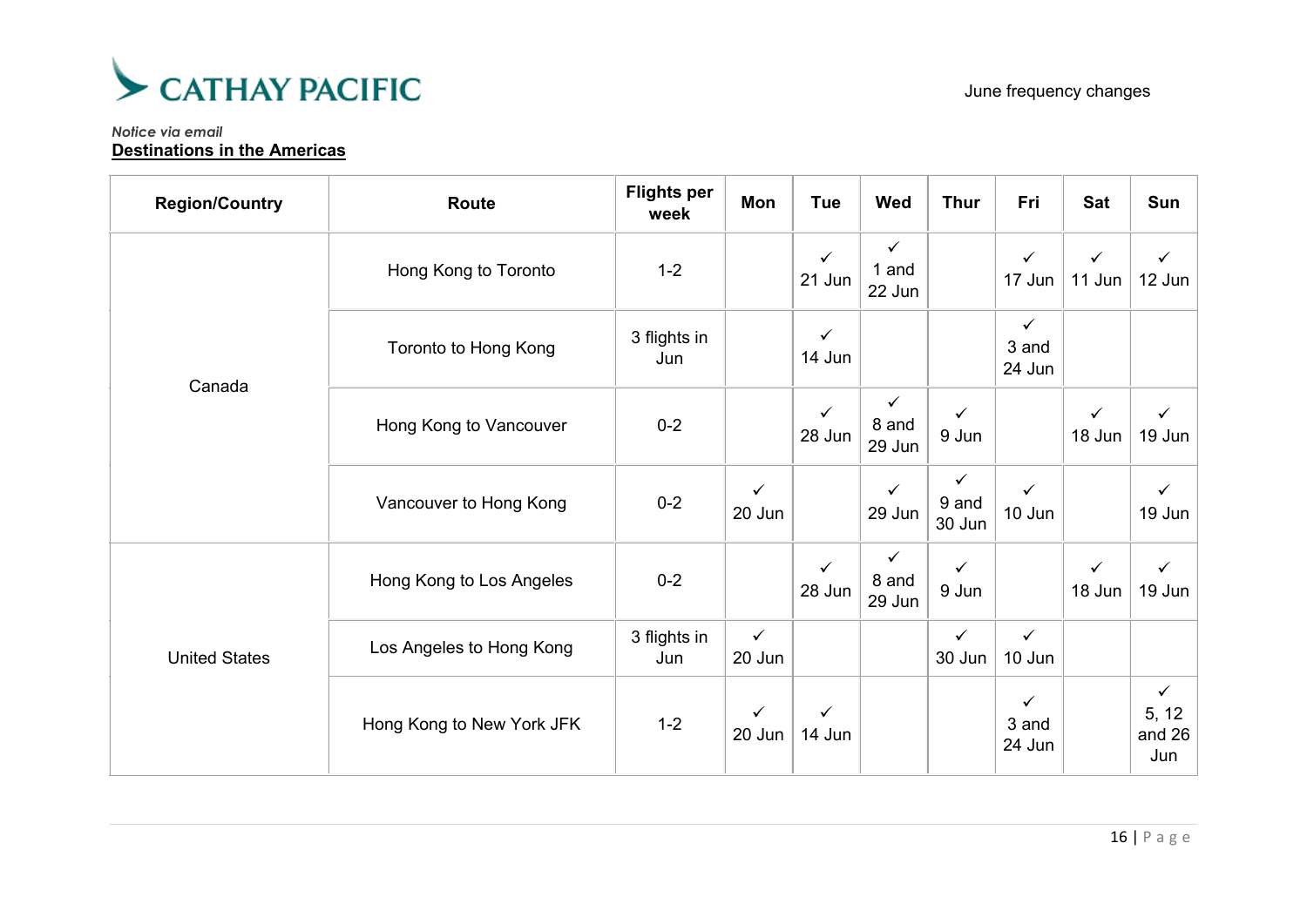

| <b>Region/Country</b> | Route                      | <b>Flights per</b><br>week | Mon                    | <b>Tue</b> | <b>Wed</b>  | <b>Thur</b>            | Fri | <b>Sat</b>             | Sun                    |
|-----------------------|----------------------------|----------------------------|------------------------|------------|-------------|------------------------|-----|------------------------|------------------------|
| <b>United States</b>  | New York JFK to Hong Kong  | 3 flights in<br>Jun        |                        |            |             | ✓<br>16 Jun            |     |                        | 5 and<br>26 Jun        |
|                       | Hong Kong to San Francisco | $0 - 3$                    |                        | 7 Jun      | ✓<br>22 Jun |                        |     | $\checkmark$<br>11 Jun | $\checkmark$<br>12 Jun |
|                       | San Francisco to Hong Kong | 2 flights in<br>Jun        | $\checkmark$<br>13 Jun |            |             | $\checkmark$<br>23 Jun |     |                        |                        |

## **Destinations in Australasia**

| <b>Region/Country</b> | Route                  | <b>Flights per</b><br>week | Mon                    | <b>Tue</b>             | Wed                    | <b>Thur</b>           | Fri                    | Sat | Sun                    |
|-----------------------|------------------------|----------------------------|------------------------|------------------------|------------------------|-----------------------|------------------------|-----|------------------------|
|                       | Hong Kong to Brisbane  | 24 Jun                     |                        |                        |                        |                       | $\checkmark$<br>24 Jun |     |                        |
|                       | Brisbane to Hong Kong  | 26 Jun                     |                        |                        |                        |                       |                        |     | $\checkmark$<br>26 Jun |
| Australia             | Hong Kong to Melbourne | 3 flights in<br>Jun        |                        | $\checkmark$<br>28 Jun |                        | $\checkmark$<br>9 Jun |                        |     | $\checkmark$<br>19 Jun |
|                       | Melbourne to Hong Kong | 3 flights in<br>Jun        | $\checkmark$<br>20 Jun |                        | $\checkmark$<br>29 Jun |                       | $\checkmark$<br>10 Jun |     |                        |
|                       | Hong Kong to Perth     | 17 Jun                     |                        |                        |                        |                       | $\checkmark$<br>17 Jun |     |                        |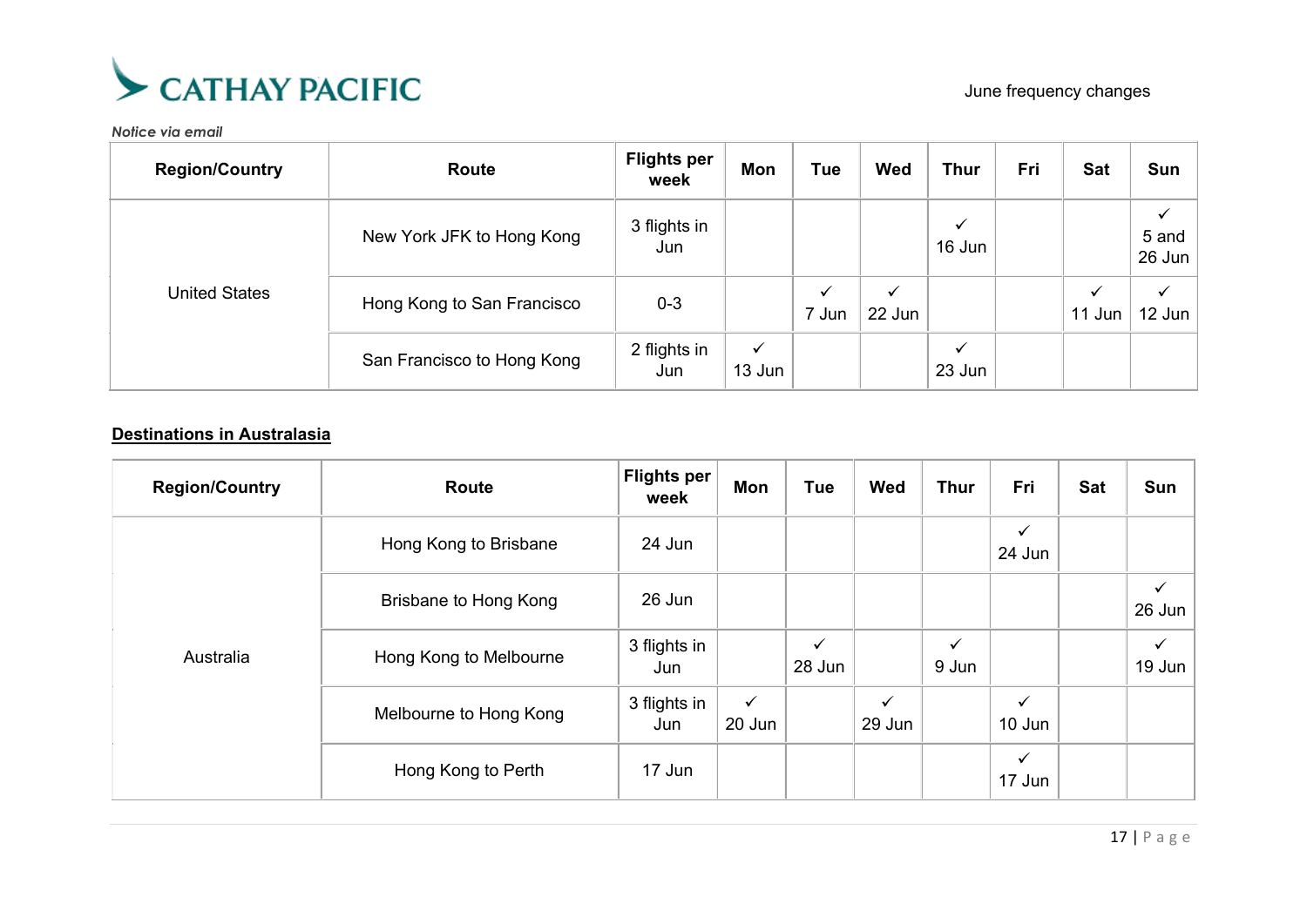

| <b>Region/Country</b> | <b>Route</b>          | <b>Flights per</b><br>week | Mon                              | <b>Tue</b>             | Wed                                | <b>Thur</b>            | Fri                    | <b>Sat</b>                      | Sun             |
|-----------------------|-----------------------|----------------------------|----------------------------------|------------------------|------------------------------------|------------------------|------------------------|---------------------------------|-----------------|
|                       | Perth to Hong Kong    | 18 Jun                     |                                  |                        |                                    |                        |                        | $\checkmark$<br>18 Jun          |                 |
| Australia             | Hong Kong to Sydney   | $0 - 2$                    | $\checkmark$<br>13 and<br>27 Jun |                        |                                    | $\checkmark$<br>23 Jun | $\checkmark$<br>10 Jun |                                 | ✓<br>19 Jun $ $ |
|                       | Sydney to Hong Kong   | $1 - 2$                    |                                  | $\checkmark$<br>21 Jun | $\checkmark$<br>$15$ and<br>29 Jun | $\checkmark$<br>2 Jun  |                        | $\checkmark$<br>25 Jun          | $12$ Jun        |
| New Zealand           | Auckland to Hong Kong | 2 flights in<br>Jun        |                                  |                        |                                    |                        |                        | $\checkmark$<br>4 and<br>18 Jun |                 |
|                       | Hong Kong to Auckland | 2 flights in<br>Jun        | $\checkmark$<br>6 and<br>20 Jun  |                        |                                    |                        |                        |                                 |                 |

## **Destinations in Asia**

| <b>Region/Country</b> | <b>Route</b>            | <b>Flights per</b><br>week | Mon | <b>Tue</b>                         | Wed | <b>Thur</b> | Fri                    | <b>Sat</b> | Sun |
|-----------------------|-------------------------|----------------------------|-----|------------------------------------|-----|-------------|------------------------|------------|-----|
|                       | Hong Kong to Phnom Penh | 2 flights in<br>Jun        |     | $\overline{\phantom{a}}$<br>14 Jun |     |             | 24 Jun                 |            |     |
| Cambodia              | Phnom Penh to Hong Kong | 2 flights in<br>Jun        |     | $\checkmark$<br>14 Jun             |     |             | $\checkmark$<br>24 Jun |            |     |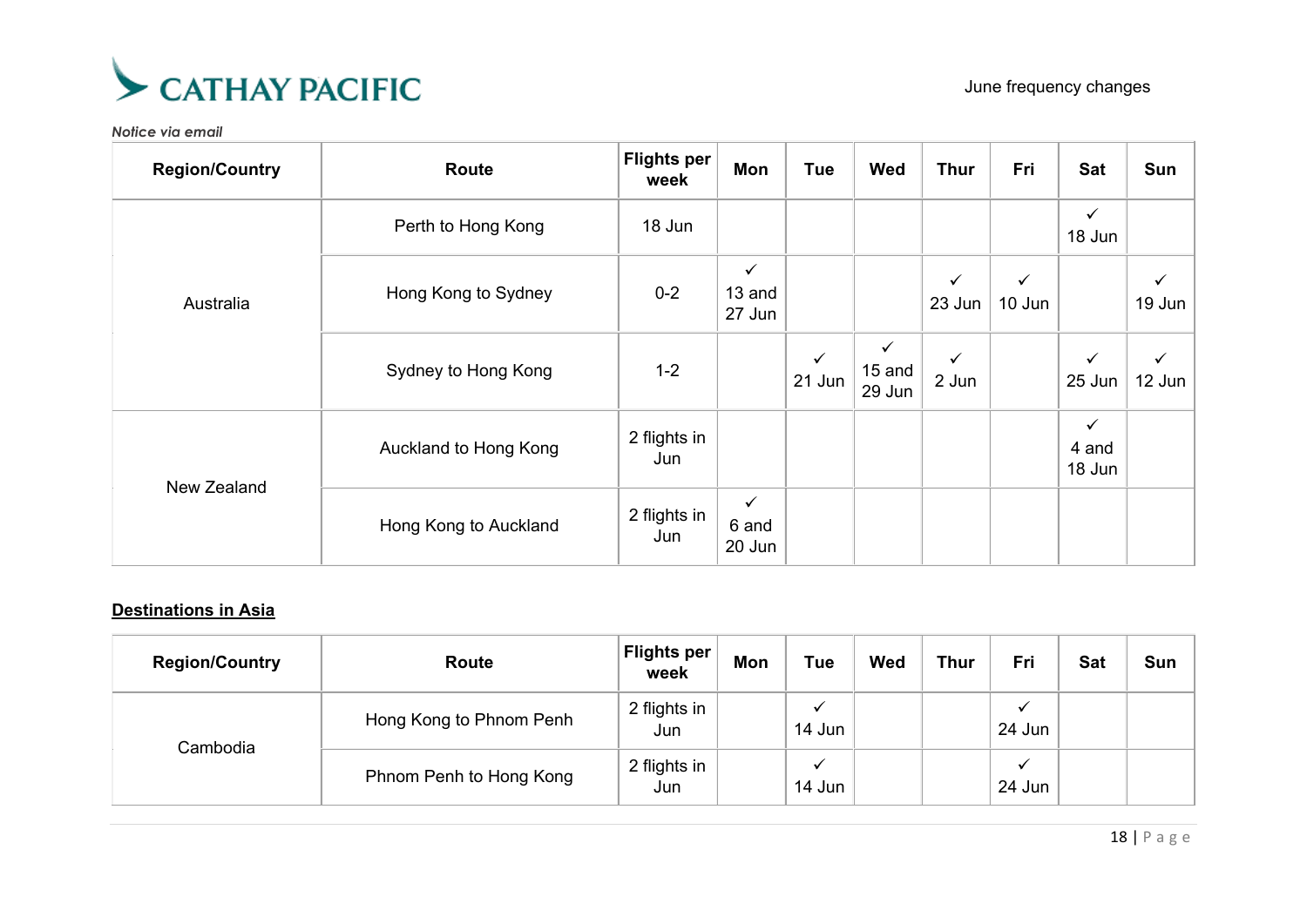

| <b>Region/Country</b> | <b>Route</b>          | <b>Flights per</b><br>week | Mon                    | Tue                    | <b>Wed</b>                      | <b>Thur</b>  | Fri                              | <b>Sat</b> | Sun |
|-----------------------|-----------------------|----------------------------|------------------------|------------------------|---------------------------------|--------------|----------------------------------|------------|-----|
|                       | Hong Kong to Delhi    | 3 flights in<br>Jun        |                        | $\checkmark$<br>28 Jun | $\checkmark$<br>8 Jun           |              | $\checkmark$<br>17 Jun           |            |     |
|                       | Delhi to Hong Kong    | 3 flights in<br>Jun        |                        | $\checkmark$<br>28 Jun | $\checkmark$<br>8 Jun           |              | $\checkmark$<br>17 Jun           |            |     |
| India                 | Hong Kong to Mumbai   | 2 flights in<br>Jun        |                        | $\checkmark$<br>21 Jun |                                 |              | $\checkmark$<br>10 Jun           |            |     |
|                       | Mumbai to Hong Kong   | 2 flights in<br>Jun        |                        | $\checkmark$<br>21 Jun |                                 |              | $\checkmark$<br>10 Jun           |            |     |
| Indonesia             | Hong Kong to Jakarta  | $1 - 2$                    | $\checkmark$<br>13 Jun |                        |                                 | $\checkmark$ | $\checkmark$<br>10 and<br>24 Jun |            |     |
|                       | Jakarta to Hong Kong  | 3 flights in<br>Jun        |                        | $\checkmark$<br>14 Jun |                                 |              | $\checkmark$<br>3 and<br>24 Jun  |            |     |
|                       | Hong Kong to Surabaya | $\mathbf 1$                |                        |                        | $\checkmark$<br>1 and<br>22 Jun |              | $\checkmark$<br>10 and<br>17 Jun |            |     |
|                       | Surabaya to Hong Kong | 3 flights in<br>Jun        |                        |                        | $\checkmark$<br>1 and<br>22 Jun |              | $\checkmark$<br>10 Jun           |            |     |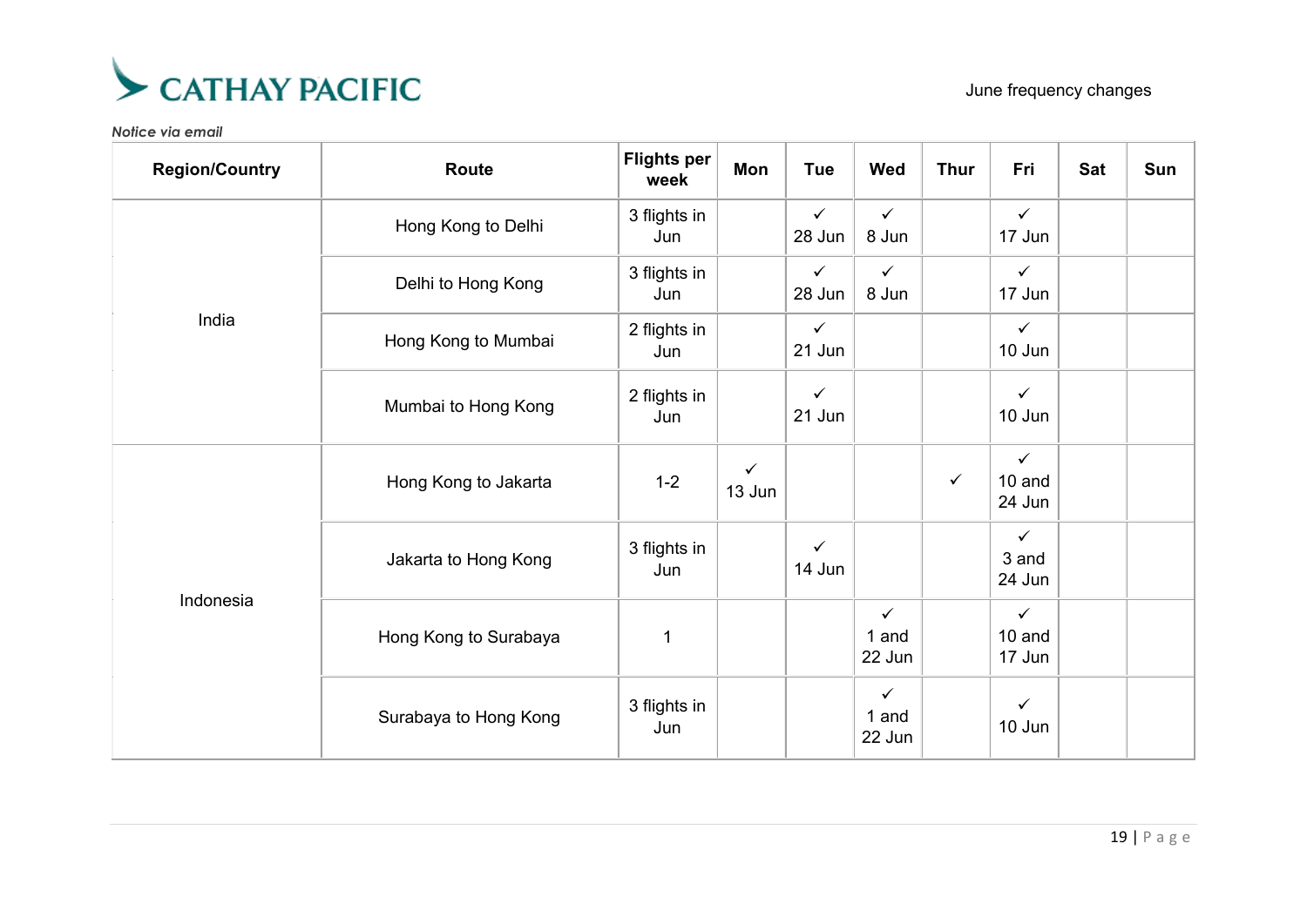

| <b>Region/Country</b> | <b>Route</b>              | <b>Flights per</b><br>week | Mon                              | <b>Tue</b>             | <b>Wed</b>            | <b>Thur</b>                                | Fri                                    | <b>Sat</b>                      | Sun |
|-----------------------|---------------------------|----------------------------|----------------------------------|------------------------|-----------------------|--------------------------------------------|----------------------------------------|---------------------------------|-----|
| Japan                 | Hong Kong to Osaka        | $0 - 1$                    | $\checkmark$<br>13 Jun           |                        |                       |                                            | $\checkmark$<br>3, 10<br>and 24<br>Jun |                                 |     |
|                       | Osaka to Hong Kong        | 3 flights in<br>Jun        | $\checkmark$<br>13 Jun           |                        |                       |                                            | $\checkmark$<br>3 and<br>24 Jun        |                                 |     |
|                       | Hong Kong to Tokyo Narita | $1 - 4$                    | $\checkmark$<br>13 and<br>20 Jun |                        | ✓<br>1 and<br>15 Jun  | $\checkmark$<br>2, 16,<br>23 and<br>30 Jun | $\checkmark$<br>10 and<br>17 Jun       | $\checkmark$<br>4 and<br>11 Jun |     |
|                       | Tokyo Narita to Hong Kong | $0 - 1$                    | $\checkmark$<br>20 Jun           |                        | $\checkmark$<br>1 Jun | $\checkmark$<br>30 Jun                     |                                        | $\checkmark$<br>11 Jun          |     |
| Singapore             | Hong Kong to Singapore    | 3 flights in<br>Jun        | $\checkmark$<br>20 Jun           |                        |                       |                                            | $\checkmark$<br>10 and<br>17 Jun       |                                 |     |
|                       | Singapore to Hong Kong    | 2 flights in<br>Jun        |                                  | $\checkmark$<br>21 Jun |                       |                                            |                                        | $\checkmark$<br>11 Jun          |     |
| South Korea           | Hong Kong to Seoul        | $\mathbf 1$                | $\checkmark$<br>13 Jun           | $\checkmark$<br>28 Jun | $\checkmark$<br>8 Jun | $\checkmark$<br>23 Jun                     |                                        |                                 |     |
|                       | Seoul to Hong Kong        | 2 flights in<br>Jun        | $\checkmark$<br>13 Jun           |                        |                       | $\checkmark$<br>23 Jun                     |                                        |                                 |     |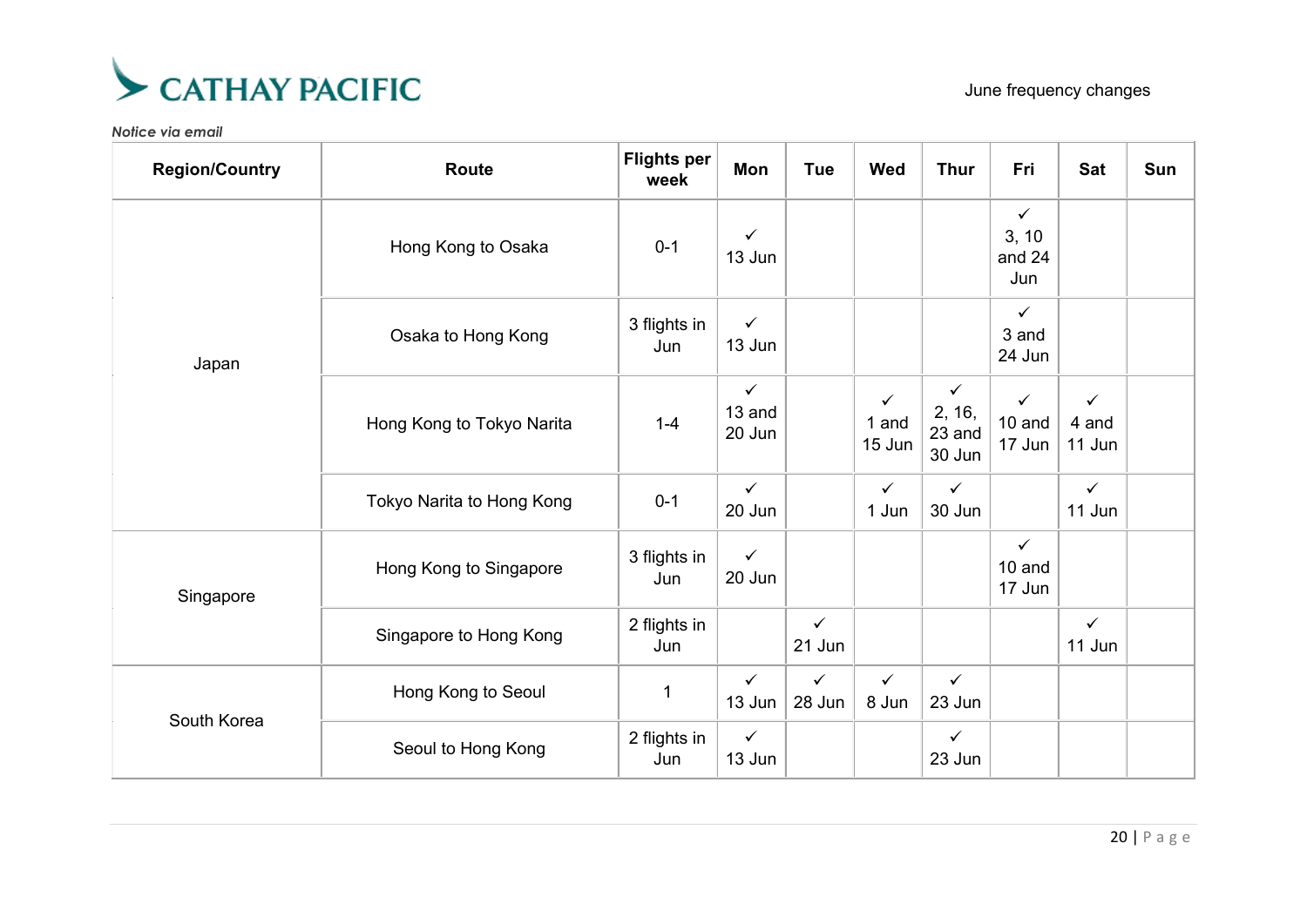

| <b>Region/Country</b> | <b>Route</b>              | <b>Flights per</b><br>week | Mon | Tue                              | <b>Wed</b>            | <b>Thur</b>           | Fri                    | <b>Sat</b>                       | Sun |
|-----------------------|---------------------------|----------------------------|-----|----------------------------------|-----------------------|-----------------------|------------------------|----------------------------------|-----|
| Malaysia              | Hong Kong to Kuala Lumpur | 3 flights in<br>Jun        |     | $\checkmark$<br>21 and<br>28 Jun | $\checkmark$<br>8 Jun |                       |                        | $\checkmark$<br>18 Jun           |     |
|                       | Kuala Lumpur to Hong Kong | 3 flights in<br>Jun        |     | $\checkmark$<br>28 Jun           | $\checkmark$<br>8 Jun |                       |                        | $\checkmark$<br>18 Jun           |     |
| Philippines           | Hong Kong to Cebu         | 11 Jun                     |     |                                  |                       |                       |                        | $\checkmark$<br>11 Jun           |     |
|                       | Cebu to Hong Kong         | 11 Jun                     |     |                                  |                       |                       |                        | $\checkmark$<br>11 Jun           |     |
|                       | Hong Kong to Manila       | $0 - 2$                    |     | $\checkmark$<br>21 Jun           |                       | $\checkmark$<br>2 Jun | $\checkmark$<br>17 Jun | $\checkmark$<br>11 and<br>18 Jun |     |
|                       | Manila to Hong Kong       | 3 flights in<br>Jun        |     | $\checkmark$<br>21 Jun           |                       | $\checkmark$<br>2 Jun |                        | $\checkmark$<br>11 Jun           |     |
| Thailand              | Hong Kong to Bangkok      | 1                          |     | $\checkmark$<br>21 and<br>28 Jun |                       | $\checkmark$<br>9 Jun |                        | $\checkmark$<br>18 Jun           |     |
|                       | Bangkok to Hong Kong      | 3 flights in<br>Jun        |     | $\checkmark$<br>28 Jun           |                       | $\checkmark$<br>9 Jun |                        | $\checkmark$<br>18 Jun           |     |